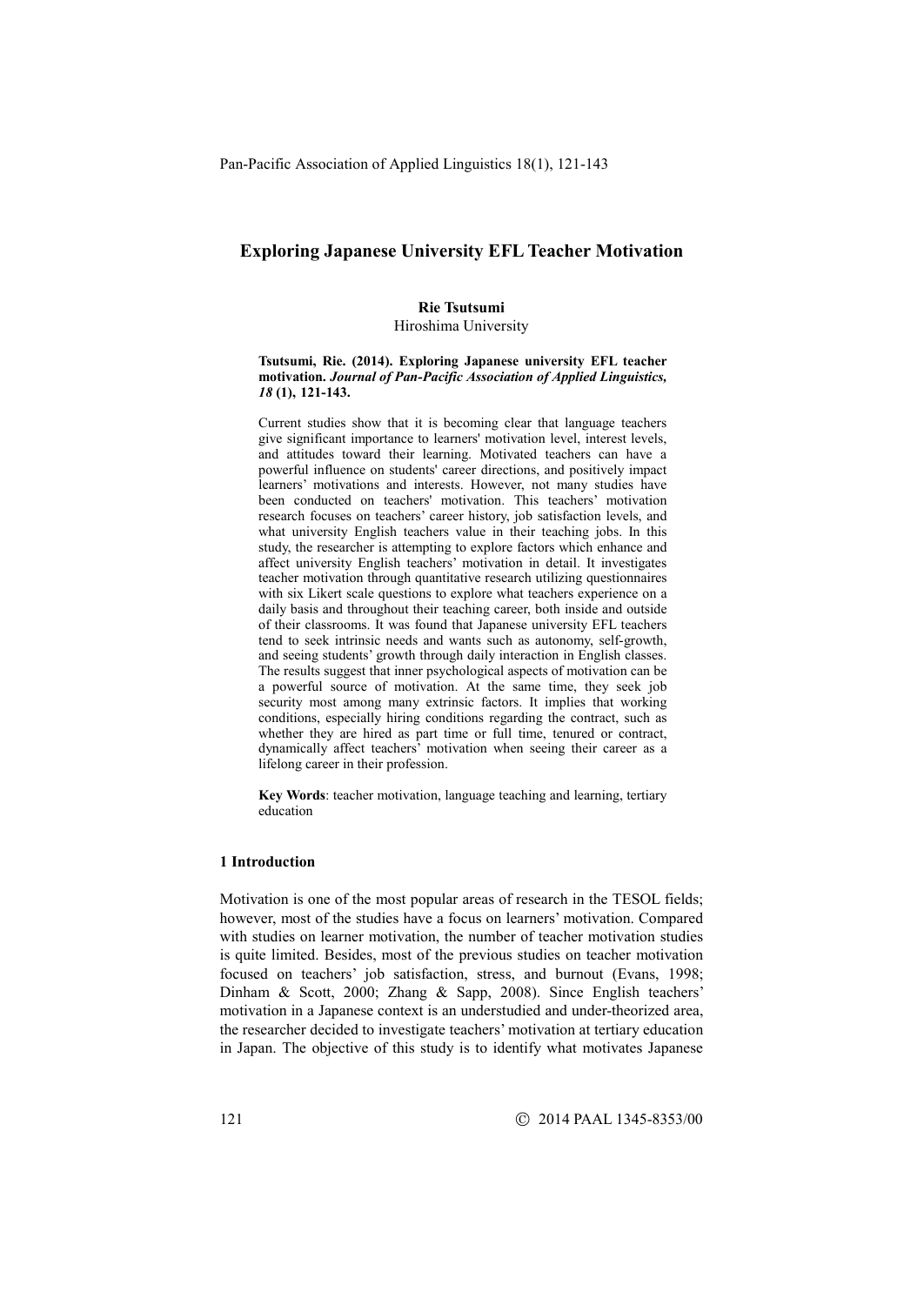EFL teachers in the academic workplace. By conducting this questionnaire study on teacher motivation, the researcher hopes to facilitate awareness of EFL teachers' mental processes at work and make a positive contribution to teachers' education by gaining understanding and insights about teachers' lives and voices in higher education in Japan, particularly with regard to individuals who aim to be teachers and novice teachers as well as current teachers.

## **2 Literature Reviews**

## **2.1 Background of teacher motivation**

Teacher motivation study is gradually receiving attention in TESOL and applied linguistics fields nowadays, especially in educational psychology and teacher education. According to Dornyei and Ushioda (2011), teaching motivation studies broadly can be categorized into three areas including issues concerning career choice among teachers, complexities during the teaching process, and important factors that impact the development of teachers and their students. Although the number of studies on teacher motivation is limited to the TESOL and applied linguistics fields, diverse studies on work motivation in general exist in organization psychology. Since this teacher motivation study can be called a work motivation study for the EFL teacher, mentioning the definition of work motivation can give some hint on this particular topic.

Current major studies on teacher motivation have been conducted on particular topics as follows. Dornyei and Ushioda (2011) suggest that teacher motivation can be divided into three categories including issues concerning career choices as teachers, complexities of teaching process, and significant influence and relationship between teachers and students. They also clarify that there are four basic aspects of teacher motivation based on findings from past literature reviews. First, intrinsic components exist as a main source of teacher motivation. Secondly, teacher motivation is often associated with factors directly related with institutional and social aspects at work in the profession. Third, teacher motivation studies related to extended and long-term often life-long career as well as other career motivation study. Therefore, it often involves career structure and promotion throughout a career. Finally, teacher motivation is fragile and teachers are exposed to various negative aspects and this is related to the nature of one's job as a teacher.

## **2.2 Intrinsic motivation on teacher motivation**

As mentioned above, the significance of intrinsic motivation on teacher motivation is emphasized in teacher motivation investigation. Deci and Ryan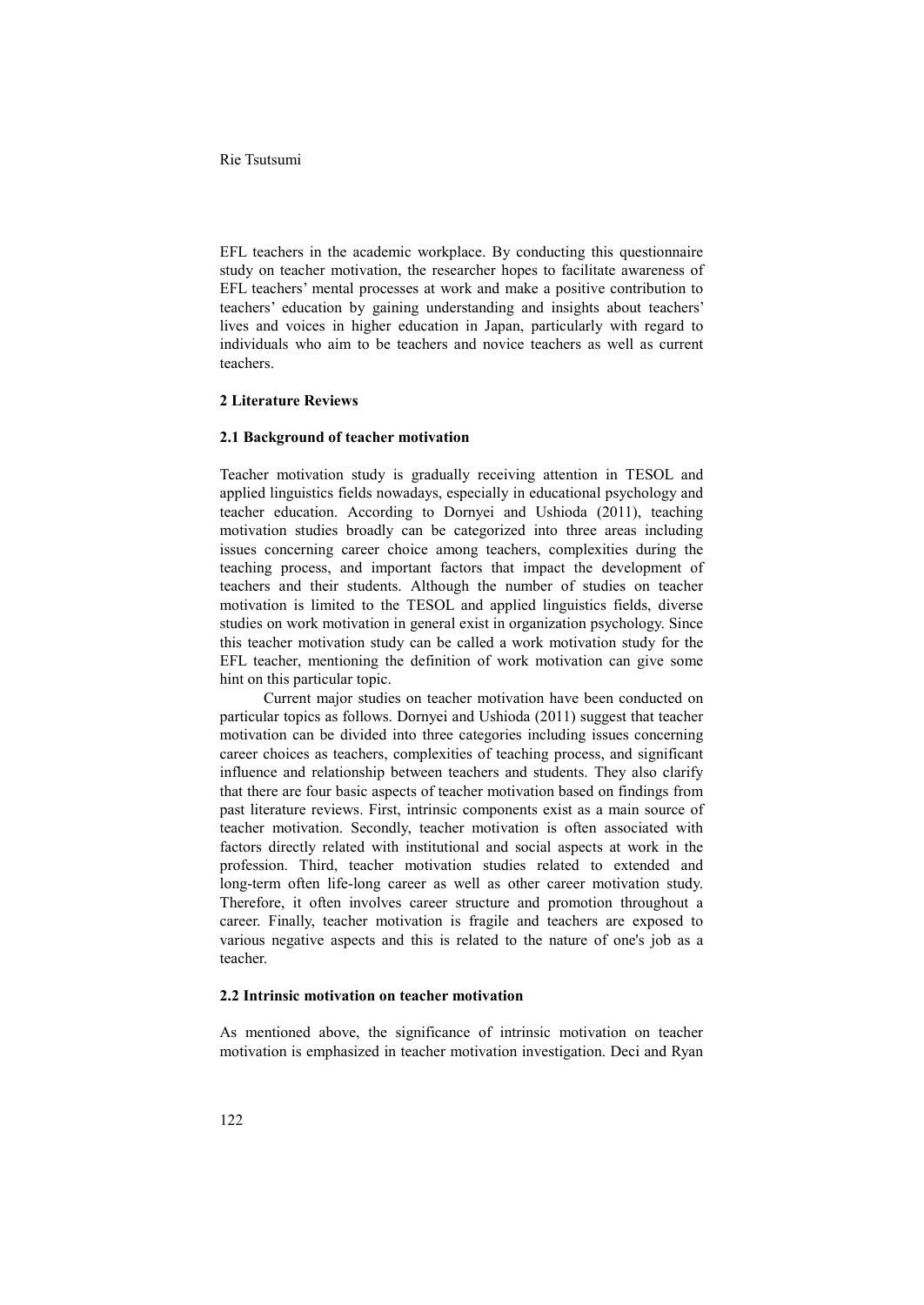(1985) explained intrinsic motivation by categorizing it into three kinds including autonomy, relatedness, and competence. In this definition, autonomy means to have freedom to do, relatedness means to feel related to others and psychological closeness to the others, and competence means to feel that he/she can have competence and as a result feel a sense of achievement.

On teacher motivation study, competence means teachers' self-efficacy which means a belief if the teacher can have a positive influence on students' learning including skills, attitudes, and motivation. He divided teachers' self-efficacy into two hierarchical structures. The first segment of the teachers' self-efficacy is teaching efficacy which has a practical side of teaching for teachers. Another segment of teachers' self-efficacy is personal efficacy which is related to evaluation of how much positive influence teachers can give toward education when we see the teacher from a personal level.

Deci and Ryan (1985) proposed three basic human needs related to intrinsically motivated behavior as follows. It includes autonomy (i.e. experiencing oneself as the origin of one's behavior), relatedness (i.e. feeling close to and connected to other individuals), and competence (i.e. feeling efficacious and having a sense of accomplishment).

Moreover, Hackman (1991) emphasized the importance of intrinsic motivation on work motivation from a view of organizational psychology. He defines specific conditions for what kind of situations a human can be motivated to work. The first condition was if the work is meaningfulness. It is the case when a variety of skills is required and the activity is related to his/her area of interest. Also the task being of significant importance, not only to oneself but also to others, is a necessary condition to be motivated. Secondly, is when it allows autonomy and the potential competence to maximize ability at work. For instance, it includes having control over when and how the work can be accomplished by the workers. Third, to receive specific feedback about how well the work has been done.

Furthermore, Csikszentmihalyi (1997) suggested that intrinsic aspects of teacher motivation can be categorized into two different kinds of motivation. First, one set of intrinsic motivation is in the process of education itself. For instance, it means that the case in which a teacher can see and feel students' growth through daily interaction between the teacher and the students by actually seeing students' performance and actions. The second set of intrinsic motivation is the motivation directly related to subject matter, in this study, English. It includes seeking out new information on the area of the subject and integrating the knowledge for further professional development.

## **2.3 Extrinsic motivation on teacher motivation**

In addition to intrinsic motivation, various studies highlight the prominent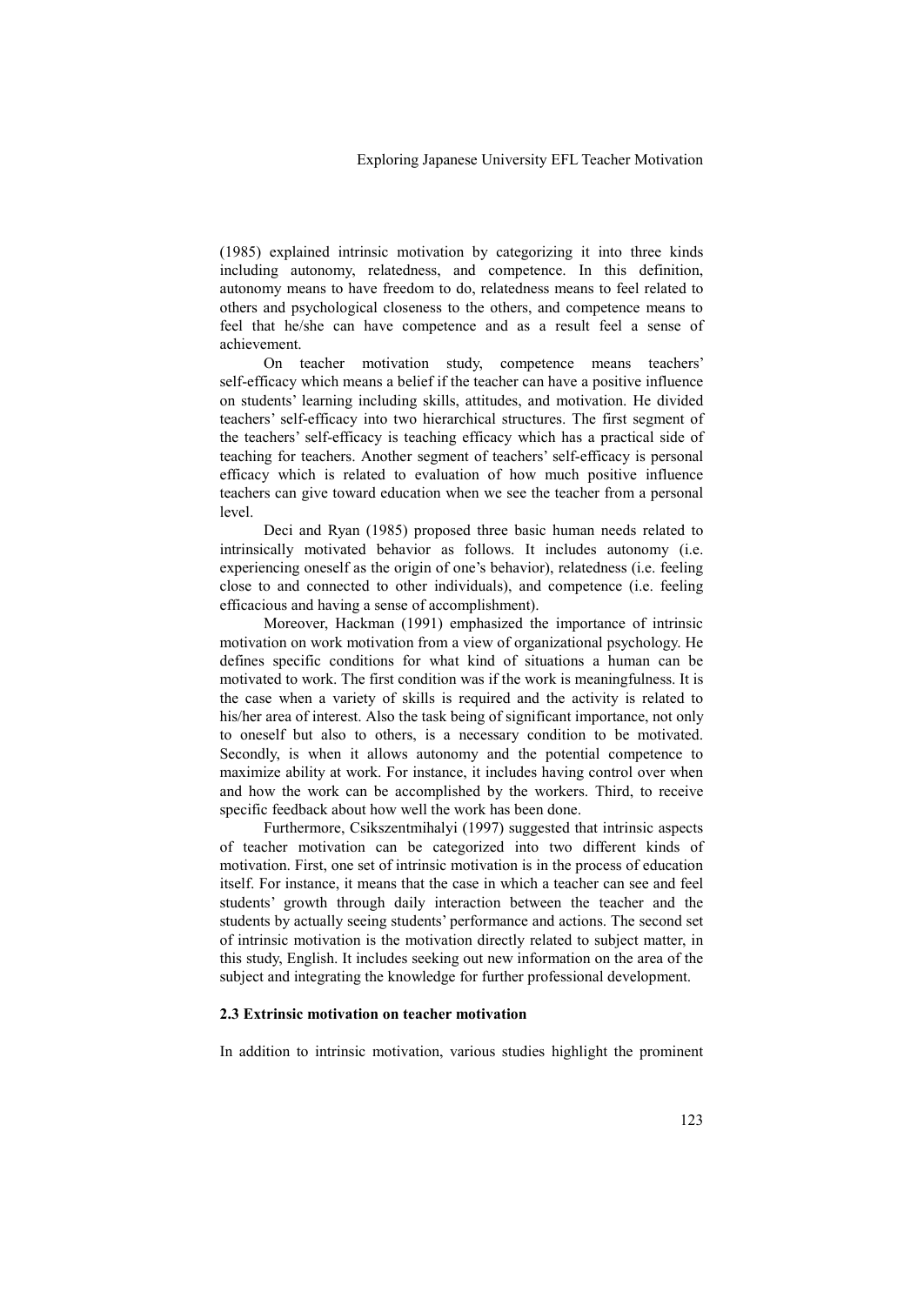role that extrinsic motivation plays in overall teacher motivation (Porter, Bigley, & Steers, 2003; Walker & Symons, 1997). Additionally, Dinham & Scott (2000) found that more than half of the university English teachers in Australia, England, and New Zealand experienced a decrease in satisfaction since actually beginning teaching through survey research due to extrinsic aspects. In their study, they explained extrinsic aspects of motivation by dividing it into two different parts including micro level and macro level. They defined micro to include various aspects which influence teachers' satisfaction and dissatisfaction at work including school-specific cultures and rules such as class size, school resources, activities and structures that they can utilize in class, relationships among universities, definition and expectation toward teachers among colleagues and authorities, general expectations toward teaching students at the school, the system related to feedback and reward, and the decision-making process. On the other hand, macro was defined as factors that are related to organizational and social levels at school such as status and image for teachers from various viewpoints such as students' parents, media, and politics in the society. It often includes many aspects which are uncontrollable for the teachers themselves.

### **2.4 Factors to empower teacher motivation**

Many studies show the importance of the intrinsic side of motivation as factors to empower teacher motivation. To explore career choice as a teacher, Dinham and Scott (2000) conducted a large scale survey study with 2,000 teachers in England, Australia, and New Zealand. It showed career choice as a teacher from intrinsic motivation can be a powerful source of motivation as teachers. Furthermore, Richard and Watt's survey study with 1,653 pre-service teachers in Australia (2006) showed that teachers with a high intrinsic value of teaching and desire tended to make a decision to work in the teaching area as a way to make social contribution as the reason for choosing teaching as career. On the other hand, from perspectives in organizational psychology,

environment plays an important role in work motivation (Porter, Bigley, & Steers, 2003; Walker & Symons, 1997). Herzberg (1996) suggested, according to classic motivation hygiene theory, that extrinsic aspects of motivation have been considered as an aspect which causes dissatisfaction but its absence does not significantly increase job satisfaction. However, Kassabgy, Boraie and Schmidt's study (2001) failed to prove the theory on teacher motivation in a study with 108 ESL teachers in Hawaii and Egypt.

Furthermore, Fives and Alexander (2004) conducted a meta-analysis on teacher motivation and factor analysis on teacher motivation with 28 empirical studies. In this study, it became clear that two sources of motivation can be powerful sources to empower teacher motivation. The first source is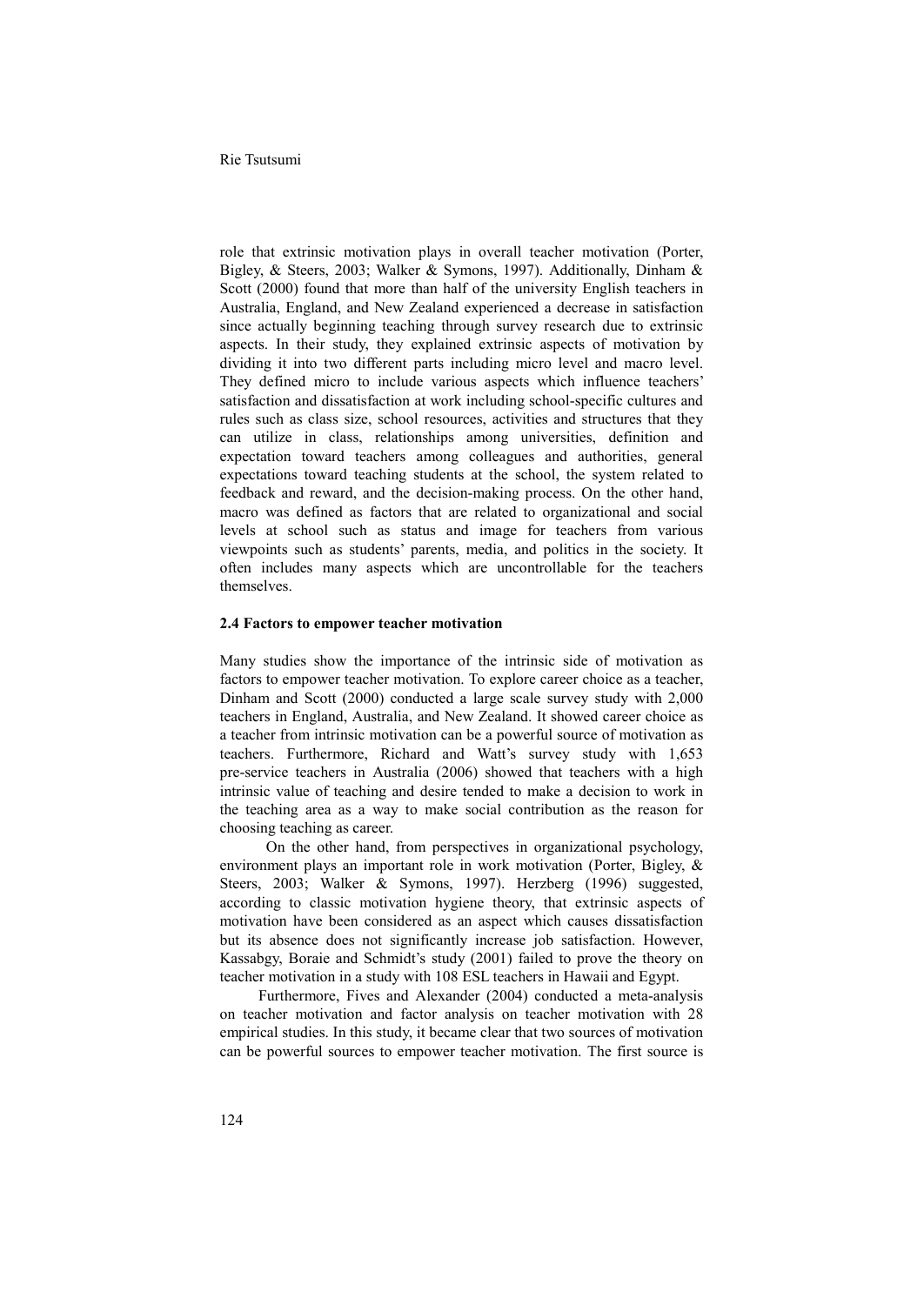teacher efficacy and another one is teacher commitment. They define teacher efficacy as teachers' general belief about the possibility of producing student learning even when there are various kinds of obstacles to achieving the goals at work. There are many aspects related to the concept, teachers' autonomy, students' skills and abilities, resources at educational institutions, collaboration among teachers, and school culture that shape a better learning environment, especially regarding education. Teacher commitment is deeply related with the atmosphere of the educational institution, relationships with administrators and management, the decision-making process at the school, characteristics of the students, and extrinsic factors such as geographical factors.

## **2.5 Factors which affect teacher motivation**

As demotivation factors in TESOL and applied linguistics fields, Dornyei and Ushioda (2011) suggest the following five factors which appear to be main factors affecting teacher motivation including stress (Ehrman & Dornyei, 1998; Kieschke & Schaarschmidt, 2008; Menzis, 1959; Pennington, 1995), restricted autonomy (Skaalvik & Skaalvik, 2009), insufficient self-efficacy (Alexnder, 2008; Deci & Ryan, 1985), lack of intellectual challenges (Pennington, 1995), and inadequate career structure (Pennington, 1995). Additionally, a recent study conducted by Fattash (2013) examined demotivating factors for EFL teachers in one national university in Palestine. The study shows that the factors include unreasonable demands of administrators, discouraging team spirit, neglecting rewards, and financial problems, and these demotivation factors lead to stress, teacher burnout, lack of interest, lack of accomplishment, emotional exhaustion, and dissatisfaction and as a result, affect their achievement.

### **2.6 Relationship between teacher motivation and learner motivation**

Current studies show that motivated teachers can provide a lot more to learners affecting the learners' motivation, attitudes, and skill levels (Csikszentmihalyi, 1997; Day, 2004; Patrick, Hisley, & Kempler, 2000; Wild, Enzle & Hawkins, 1992). Furthermore, the interrelationship between teacher motivation and student motivation is becoming clearer (Martin, 2006; Pelletier, Seguin-Levesque, & Legault, 2002; Roth, Assor, Kanat-Maymon, & Kaplan, 2007). From these findings, it seems that there is a significant influence on the teacher and learner relationship. In Kiziltepe's study (2008), it appeared to be clear that students can be the main motivating factor, and at the same time, the most significant demotivation factor for university English teachers.

Considering these findings from previous teacher motivation, the researcher conducted this questionnaire study to investigate an overview of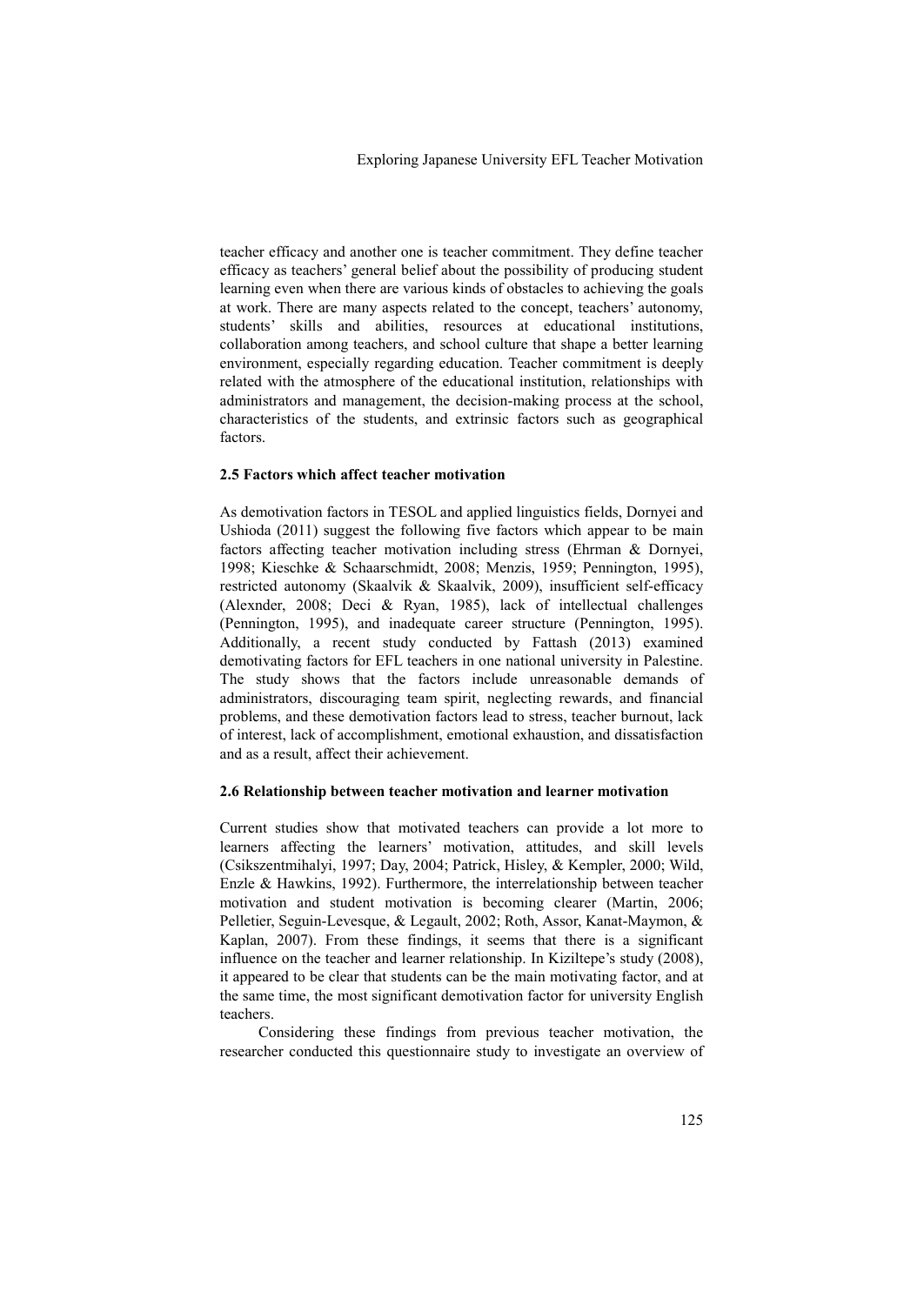Japanese EFL teacher motivation and what kind of factors empower and affect teacher motivation.

### **3 Purposes of the Study**

The motivation for conducting this teacher motivation research comes from a belief that English teachers' motivation dynamically influences learners' language acquisition regarding their motivation, performance, and attitudes toward their target language and culture. The aim of the study is to identify what motivates university English teachers at work considering the current situation which English teachers face in their daily work. To facilitate awareness of EFL teachers' mental process at work in their profession, this study will help to understand the overview of the English teaching career at university. The researcher hopes to make a positive contribution to the teachers' education for both novice teachers and experienced teachers by exploring specific factors which empower and affect teachers' motivation and gain understanding and insight about teachers' values and lives, focusing on their motivation. To explore these aspects of Japanese university English teachers' motivation, the following set of research questions was developed in order to explore both the overall picture and the details of English teachers' motivation at tertiary education in Japan.

- 1. How satisfied are the Japanese EFL teachers with their careers and iobs?
- 2. What kinds of values do the Japanese EFL teachers have?
- 3. With what aspects of their work are they satisfied or dissatisfied?
- 4. What kinds of gaps exist between Japanese EFL teachers' ideals and reality?
- 5. What are the major factors to motivate Japanese EFL teachers through their teaching career?

### **4 Methods**

#### **4.1 Participants**

Twelve Japanese current EFL teachers at university in Japan, 11 teachers at private university, and 1 teacher at prefectural university were included. Nine teach in Kanto, 2 in Kansai, and 1 in another area in Japan. Four male teachers and 8 female teachers with ages ranging from 40 to 59 participated in this questionnaire quantitative study. Their teaching experiences at universities vary from 3 to 32 years. The average number of years of teaching experience at university was 11.5 years. Their educational background is as follows, 7 teachers with MA and 5 teachers with PhD or EdD. As for their specialization, 10 teachers specialize in TESOL, 6 in applied linguistics, 2 in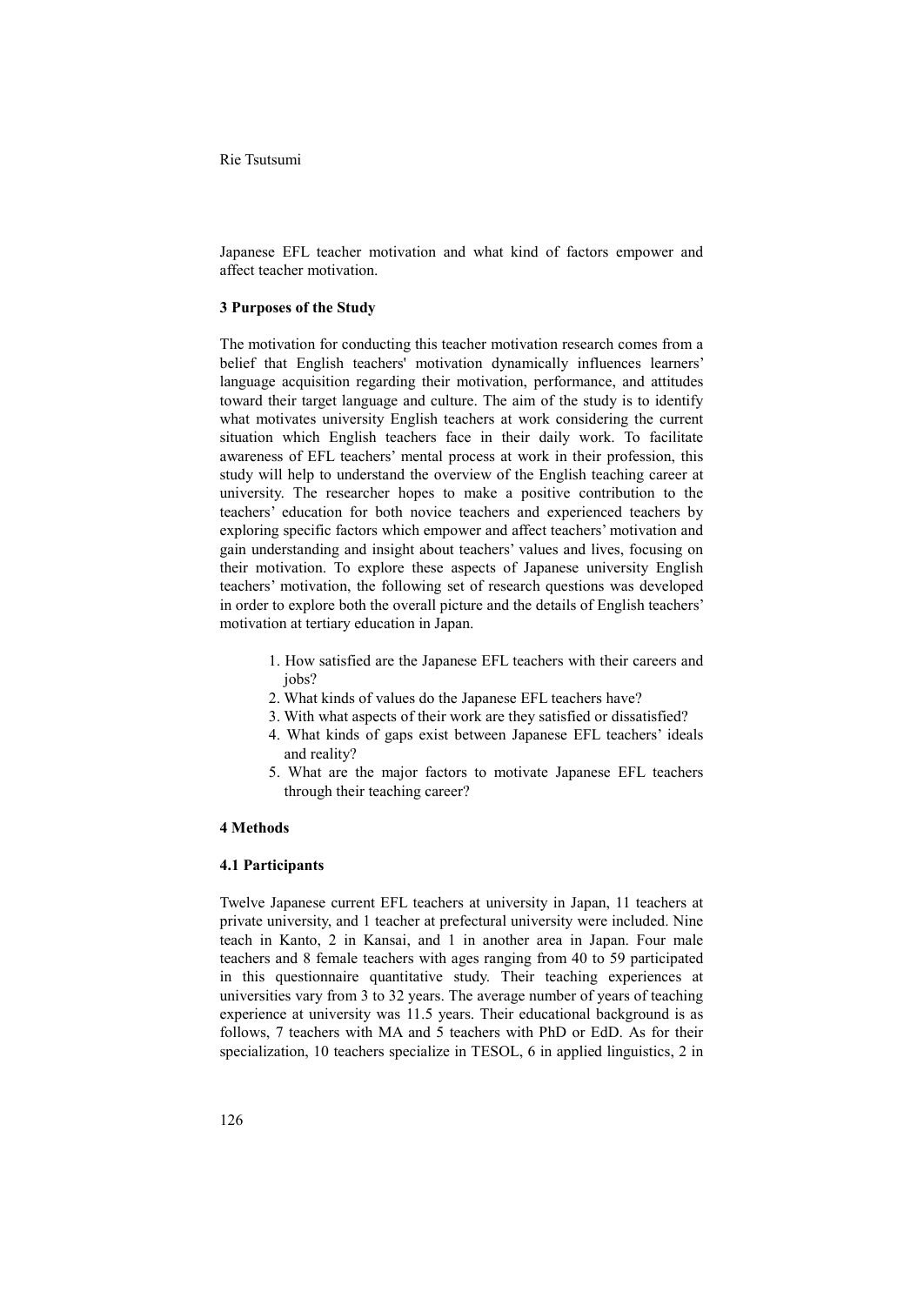communication and 1 in education. One professor, 4 associate professors, 4 full time lecturers, 3 part time lecturers participated in this study. The number of classes taught per week ranged from 5 to 11. The average number of classes taught per week was 7.43. As for marital status, 6 teachers were single and six teachers were married.

## **4.2 Materials**

The questionnaire was adapted and developed from a set of questions made by Kassabgy, Boraie, and Schmidt (2001) since it was a relevant questionnaire to investigate overall teachers' motivation and values and real lives in the profession. Subsequently, it was specifically modified to investigate the environment of Japanese EFL teachers at university in Japan, omitting unnecessary questions such as those dealing with students' parents because there is actually no need for most teachers to be involved in this area. The questionnaire consisted of the following sections including biographical data including gender, age, years of teaching experience, educational background, specialization, position, teaching hours per week, hiring condition, institution they work for, and marital status. Forty questions regarding teachers values (6 Likert scale questions), 46 questions regarding real teacher lives (6 Likert scale questions), and 2 open-ended questions. (See Appendix) The questionnaire was developed for use in this pilot study on teachers' motivation study. Items in the Likert scale questions to explore teachers' values were measured by six-Likert scale questions (1: not important at all, 2: unimportant, 3: slightly unimportant, 4: slightly important, 5: important, 6: very important). Items to explore teachers' lives were measured (1: strongly disagree, 2: disagree, 3: slightly disagree, 4: slightly agree, 5: agree, 6: strongly agree). These two open ended questions were asked to the participants in order to investigate specific factors that have impact both positively and negatively on their teachers' motivation throughout their career.

1) Please think of the university (universities) where you work and list the major factors that have positive influence on your job.

2) Please think of major factors that have negative influence on your job.

## **4.3 Procedures**

A set of questionnaires were administered at English teacher's study group in the middle of October 2013. It took approximately 10 to 15 minutes for participants to complete the questionnaires.

## **4.4 Data analysis**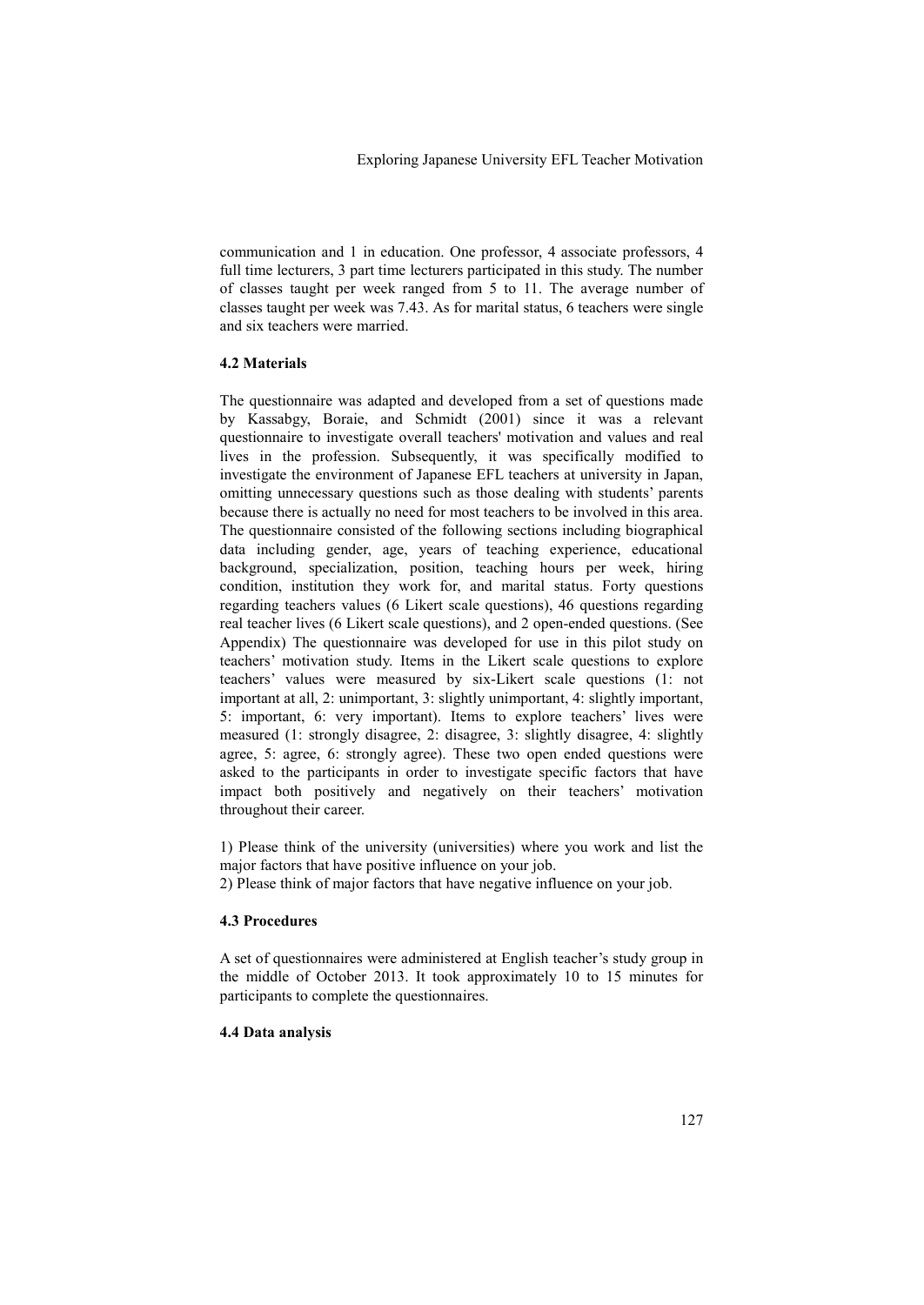This study was carried out to investigate university EFL teachers' motivation by focusing on their values and real-life experiences at work. Therefore, the data on teachers' detailed values and perspectives on teaching, satisfaction level on their career and daily work, and gaps between ideas and realties. The collected questionnaire data was analyzed as follows. The most important values and least important values were analyzed as well as responses regarding teachers' lives from the highest score to the lowest. The results will be analyzed by answering each research question particularly in attempt to explore overall teachers' expectations and the realities and conflicting realities at work.

In order to analyze the data, teachers' motivation was categorized into two separate parts that is intrinsic motivation and extrinsic motivation (see Table 1). Each intrinsic and extrinsic motivation category was categorized into smaller parts as following. Intrinsic motivation specifically includes autonomy, self- growth, affiliation, students (e.g. skills, attitudes, and motivation), achievement, peace of mind/stimulation/ enjoyment, and feedback (related to competence). Extrinsic motivation includes salary/ benefit, status, promotion, work condition/environment, access to resources, job duty, evaluation, involvement in the decision-making process, lifestyle/ work life balance.

| Intrinsic motivation                                                                                                                                                                                         | <b>Extrinsic motivation</b>                                                                                                                                                            |
|--------------------------------------------------------------------------------------------------------------------------------------------------------------------------------------------------------------|----------------------------------------------------------------------------------------------------------------------------------------------------------------------------------------|
| autonomy<br>self-growth<br>affiliation<br>students (e.g. skills, attitudes, motivation)<br>achievement<br>psychological needs and wants<br>(related to<br>mental health)<br>feedback (related to competence) | salary/benefit<br>status<br>promotion<br>work condition/environment<br>access to resources<br>job duty<br>evaluation<br>decision making<br>lifestyle/work life balance<br>job security |

Table 1. Teacher Motivation Category

#### **5 Results and Discussion**

## **5.1 Research question 1. How satisfied are the Japanese EFL teachers with their careers and jobs?**

As the first question, career and job satisfaction level was probed to investigate the overall satisfaction level at work for Japanese university English teachers. The results on the table 2 show as a group they are relatively satisfied with working in the TESOL field, however they are not satisfied with their current job. EFL teachers' satisfaction towards their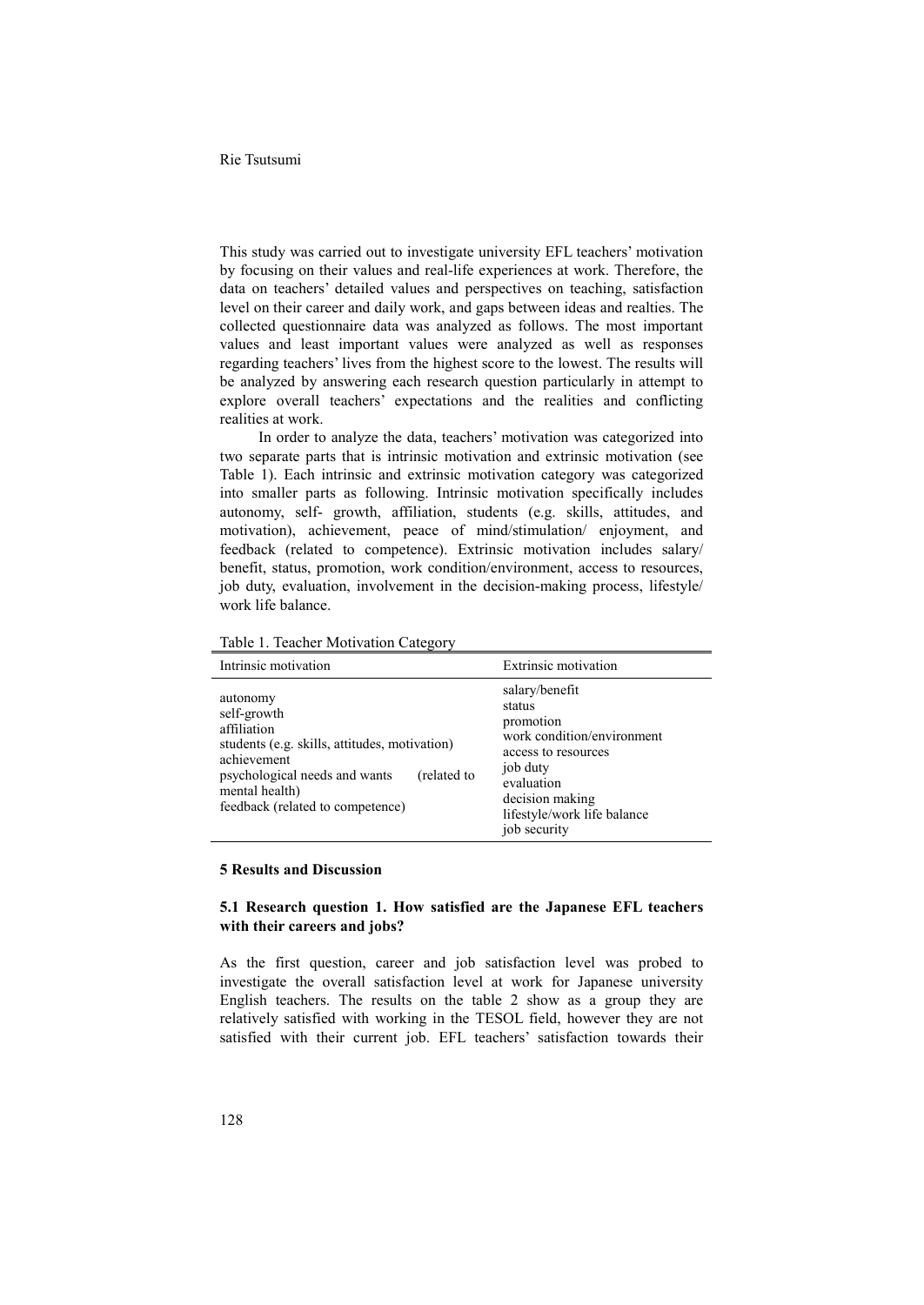profession (4.67) was relatively higher than their job satisfaction (4.25).

It seems that hiring conditions, either full time or part time and contract or tenured, affects their job and work satisfaction. Teachers who have a tenured position had a tendency to show a higher level of satisfaction in their profession compared to those with no tenure. A teacher who worked for a short time contract rated lowest for satisfaction with his profession and job. Consequently, teachers seem to strive to find a better institution where they can employ their skills and abilities and seek to have a secure job though their career. Their career satisfaction and job satisfaction levels were very different depending on their institution they work for.

| Table 2. Calcel $\alpha$ Job Sausiaction Level |                |          |                |          |                |          |
|------------------------------------------------|----------------|----------|----------------|----------|----------------|----------|
|                                                |                | 2        | 3              | 4        | 5              | 6        |
|                                                | Strongly       | disagree | Slightly       | Slightly | agree          | Strongly |
|                                                | disagree       |          | disagree       | agree    |                | agree    |
| I am satisfied with                            |                |          |                |          |                |          |
| my profession as an                            | 0              |          |                | 3        | 3              | 4        |
| EFL teacher. (mean:                            |                |          |                |          |                |          |
| 4.67)                                          |                |          |                |          |                |          |
| I am truly satisfied                           |                |          |                |          |                |          |
| with my present job.                           | $\overline{0}$ |          | $\mathfrak{D}$ | 3        | 5              |          |
| (mean: $4.25$ )                                |                |          |                |          |                |          |
| I will change my                               |                |          |                |          |                |          |
| career if I have the                           |                |          | 2              | っ        | $\mathfrak{D}$ | 2        |
| opportunity to do so.                          |                |          |                |          |                |          |
| (mean: 3.58)                                   |                |          |                |          |                |          |
| I will change my job                           |                |          |                |          |                |          |
| if I have the                                  |                | $\Omega$ | 2              | 5        | 3              |          |
| opportunity to do so.                          |                |          |                |          |                |          |
| (mean: $3.58$ )                                |                |          |                |          |                |          |

Table 2. Career & Job Satisfaction Level

### **5.2 Research question 2. What kind of values do current Japanese university EFL teachers have?**

Participants were asked to rank how they value each aspect at work. As a result, the highest score (see table 2) was 5.67 (good relationship with students) and the lowest (see table 3) was 3.25 (teaching advanced students.) Table 3 shows aspects that teachers value most at work. As a group, teachers regard intrinsic motivation as the more important aspect as previous motivation studies revealed, such as the following studies conducted by Deci & Ryan (1985), Hackman (1991), and Csikszentmihalyi (1997). Most of these aspects were directly related to their students, including a good relationship with students, helping students' learning, seeing students' growth. Other factors such as having a job that they can perform to the best of ability related to competence, optimal characteristics of the teaching job, such as a stimulating and enjoyable job ranked higher as their higher needs and wants.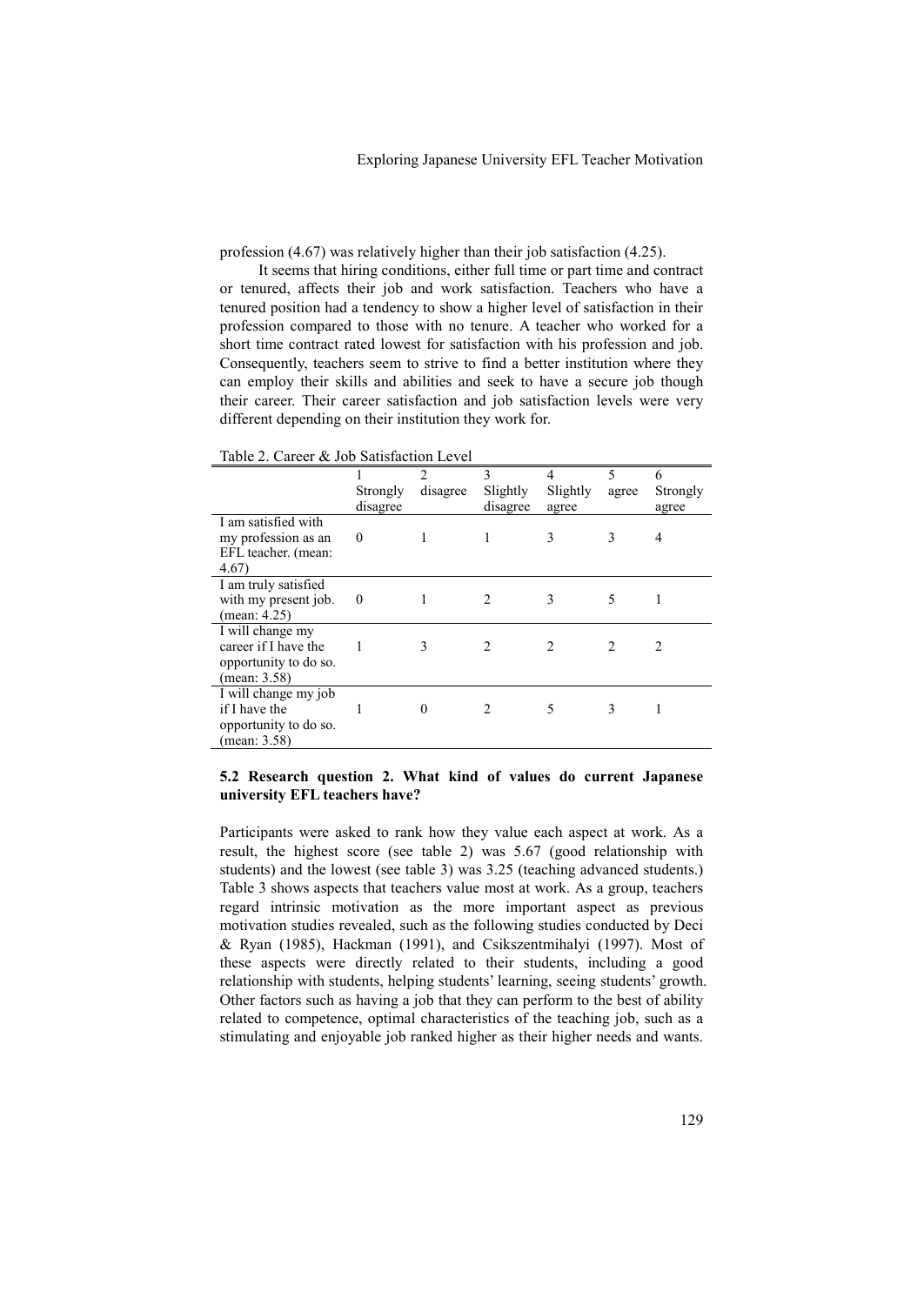#### Rie Tsutsumi

As for extrinsic motivation, job security was the most important aspect for the teachers.

| Mean   | Specific Aspect                                        | Category                               |
|--------|--------------------------------------------------------|----------------------------------------|
| (5.23) |                                                        |                                        |
| 5.67   | Good relationship with students                        | Affiliation                            |
| 5.50   | Helping students' learning                             | Students                               |
| 5.41   | A job that I can perform to the best<br>of ability     | Competence                             |
| 5.33   | Seeing students' growth                                | Students                               |
| 5.25   | A job in which I can have a peace of<br>mind           | Psychological<br>needs<br>and<br>wants |
| 5.18   | Having a stimulating job                               | Psychological<br>and<br>needs<br>wants |
| 5.16   | Having an enjoyable job                                | Psychological<br>needs<br>and<br>wants |
| 5.16   | Having a good work life balance                        | Work life balance                      |
| 5.08   | Having freedom to do what is<br>necessary              | Autonomy                               |
| 5.00   | A good relationship with colleagues                    | Affiliation                            |
| 5.00   | Job security                                           | Job security                           |
| 5.00   | fairly<br>Being<br>treated<br>1n<br>my<br>organization | Evaluation                             |

Table 3. EFL Teachers' Values Most Important Aspect

Table 4 shows what kind of aspects teachers regard as the least important at work. The result shows that a number of teachers don't have a preference on teaching advanced level students or motivated students. Promotion and status including being promoted to be a supervisor, having a prestigious profession, having a prestigious job title, working for a reputable organization were the aspects that were the least important aspects for teachers at work. However, significant individual differences exist on these matters. For example, on teaching for a reputable organization, two teachers who are currently teaching at prestigious private universities rated these higher, which is 5 out of 6 on the Likert scale. On the other hand, many teachers' responses spread from 2, 3, and 4. Being evaluated positively by one's supervisor (mean 3.91) was one of the least important aspects for teachers despite the fact that being evaluated positively by one's students was relatively high on the score (mean 4.41).

| Mean $(3.65)$ | Specific aspect                    | Category        |
|---------------|------------------------------------|-----------------|
| 3.25          | Teaching advanced students         | <b>Students</b> |
| 3.33          | Having flexible working hours      | Lifestyle       |
| 3.41          | Being promoted to be a supervisor  | Promotion       |
| 3.54          | Having a prestigious profession    | <b>Status</b>   |
| 3.63          | Having a prestigious job title     | <b>Status</b>   |
| 3.66          | Working for reputable organization | <b>Status</b>   |

Table 4. EFL Teachers' Values Least Important Aspects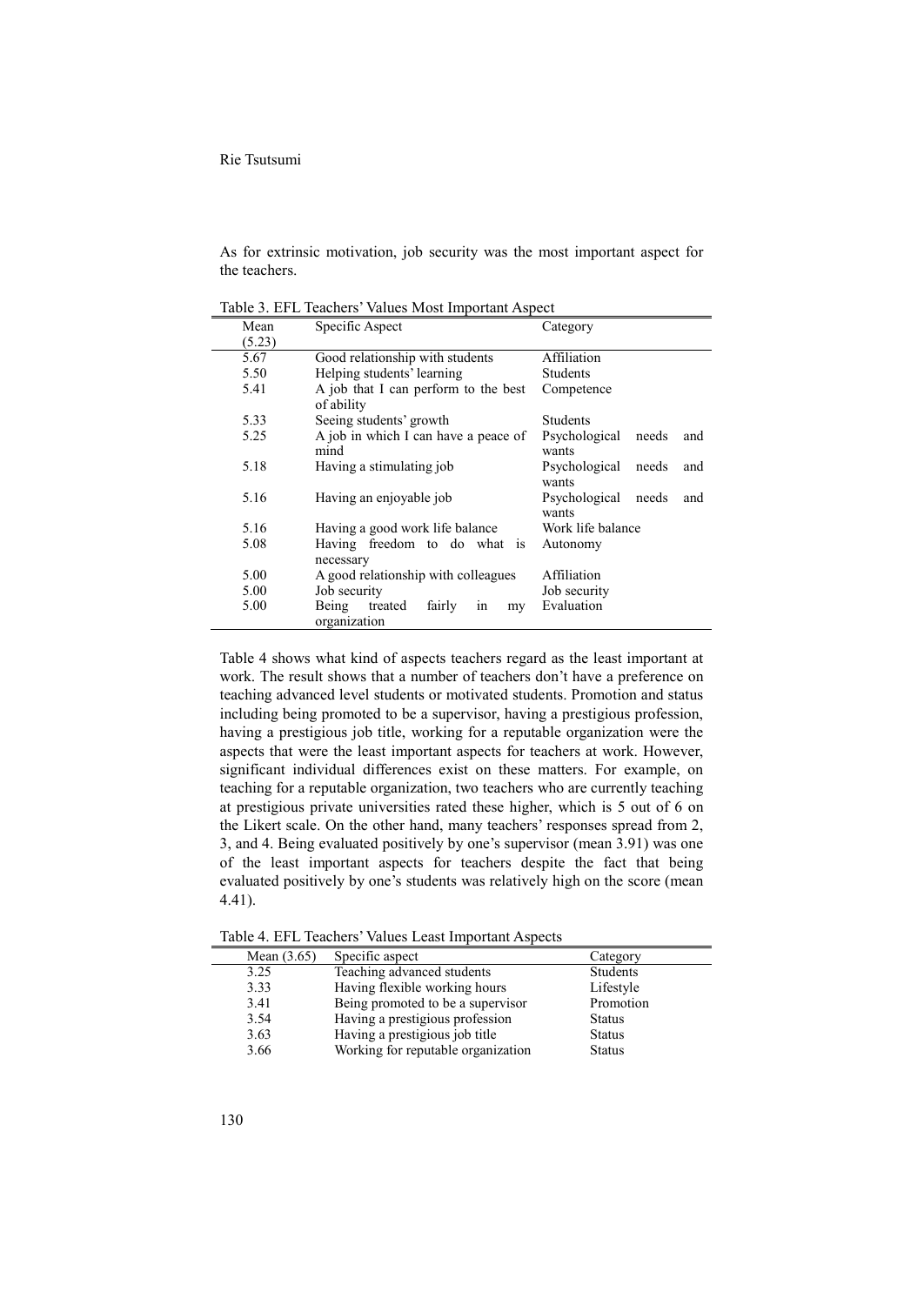### Exploring Japanese University EFL Teacher Motivation

| 3.72<br>3.91 | Teaching motivated students<br>Being evaluated positively by one's | <b>Students</b><br>Evaluation |
|--------------|--------------------------------------------------------------------|-------------------------------|
|              | supervisor                                                         |                               |
| 4.00         | Having sufficient variety in tasks                                 | Autonomy                      |
| 4.00         | Working at a school near house                                     | Environment                   |

### **5.3 Research question 3. With what aspects of their work are they satisfied or dissatisfied?**

Table 5 shows which specific factors that teachers are currently satisfied with. As for the real teachers' lives as university English teachers in Japan, the highest satisfaction on the job was having sufficient access to resources. However, overall, teachers rated higher on intrinsic needs including affiliation needs, self-growth, and autonomy. It appeared to be clear that they are relatively satisfied with inner psychological needs since teachers rated higher on enjoyable jobs (4.67) and stimulating jobs (4.67).

| Mean   | Specific aspect                                    | Category                               |
|--------|----------------------------------------------------|----------------------------------------|
| (4.69) |                                                    |                                        |
| 5.00   | Sufficient access to resources in class            | Resources                              |
| 4.91   | I see my students' growth                          | Self-growth                            |
| 4.91   | Good relationship with students                    | Affiliation                            |
| 4.67   | Job is enjoyable                                   | Psychological needs<br>and<br>wants    |
| 4.67   | Job is stimulating                                 | Psychological<br>needs<br>and<br>wants |
| 4.67   | Job provides scope to learn and<br>develop ability | Self-growth                            |
| 4.58   | Having autonomy to choose materials<br>to teach    | Autonomy                               |
| 4.58   | Sufficient freedom to do what is<br>necessary      | Autonomy                               |
| 4.50   | Teaching motivated students                        | <b>Students</b>                        |
| 4.41   | Job provides sufficient variety or tasks           | Autonomy                               |

Table 5. EFL Teachers' Lives (Ranking from the Highest Aspects)

Table 6 shows specific factors that teachers need to have filled. Teachers rated lower in organizational needs such as being involved in decision-making, receiving feedback, prospects for promotion. (See Table 5) One intrinsic need, "having peace of mind in my job" was not filled for teachers. As a dissatisfaction factor at work, some extrinsic aspects were raised including job security. This was one of the most important aspects that teachers chose in the values section and benefits such as health insurance and paid holiday were important. These aspects are directly related to working conditions. In addition, good work life balance was also chosen as a one of the dissatisfactory aspects for teachers.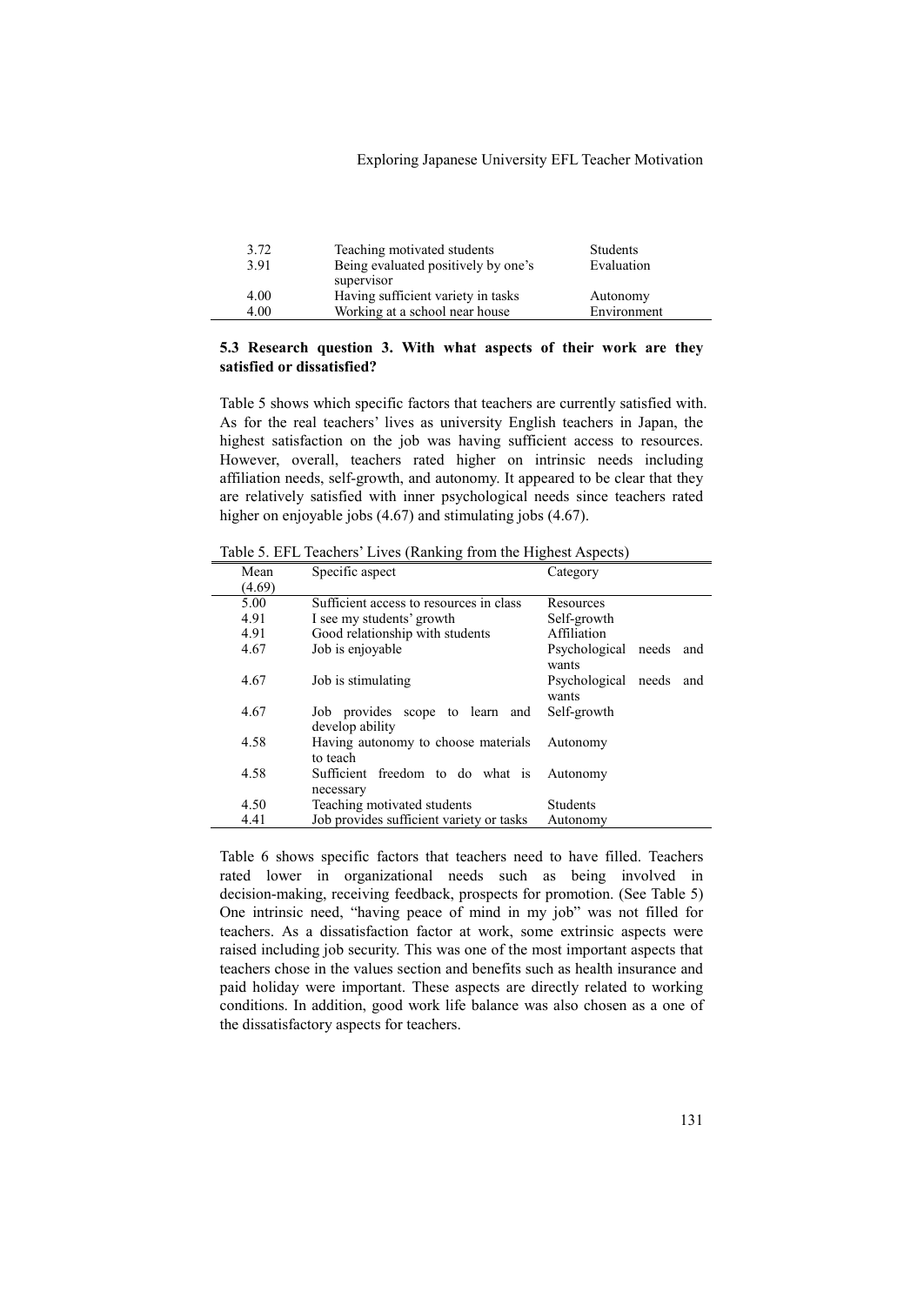| $1$ Lup vers $1$ |                                                          |                                  |
|------------------|----------------------------------------------------------|----------------------------------|
| Mean             | Specific aspect                                          | Category                         |
| (3.36)           |                                                          |                                  |
| 3.00             | Being included in organization's goal<br>setting process | Decision making                  |
| 3.08             | Supervisors give clear guidance regarding<br>job         | Job duty                         |
| 3.08             | Receiving feedback about effectiveness of<br>performance | Feedback                         |
| 3.17             | Prospects for motivation                                 | Promotion                        |
| 3.25             | Treated fairly in their organizations                    | Evaluation                       |
| 3.50             | Job title is satisfactory                                | <b>Status</b>                    |
| 3.50             | Good work life balance                                   | Life style                       |
| 3.58             | Benefits such as health insurance and paid<br>holiday    | Benefit                          |
| 3.75             | Job security                                             | Job security                     |
| 3.75             | Having a peace of mind in my job                         | Psychological needs<br>and wants |

Table 6. Japanese EFL Teachers' Real Lives (Ranking from the Lowest Aspects)

### **5.4 Research question 4. What kind of gaps can we find between their ideal and reality?**

There was the greatest gap between ideal and reality on teachers' work life balance and job security, which are related to non-teaching area mostly related to work conditions. As a significant point to take a deeper look, having a good work life balance (1.66) and job security (1.25) were issues raised where teachers find gaps between their expectation and reality at work. Having a job they can have peace of mind (1.50) was the second biggest gap which has a possibility of linking job security and work life balance.

On the other hand, gaps between ideas and reality are smaller on the intrinsic sides of motivation such as the teaching job itself and autonomy. Following most satisfied areas including seeing students' growth (0.42) and having an enjoyable job (0.49), having freedom to do what is necessary  $(0.50)$ , and having a stimulating job  $(0.51)$  are all related to the intrinsic needs of teachers motivation. Their expectations regarding psychological needs at work as teachers inside of the classrooms were filled in their professional lives.

| Values | Reality | Gap    | Specific aspect                                     |
|--------|---------|--------|-----------------------------------------------------|
| (5.23) | (4.27)  | (0.96) |                                                     |
| 5.67   | 4.91    | 0.76   | Good relationship with students                     |
| 5.50   | 4.42    | 1.08   | Helping students' learning                          |
| 5.41   | 441     | 1.00   | A job in which I can perform the best of<br>ability |
| 5.33   | 491     | 042    | Seeing students' growth                             |
| 5.25   | 3.75    | 1.50   | Having a job I can have peace of mind               |
|        |         |        |                                                     |

Table 7. Gaps between Ideals and Realities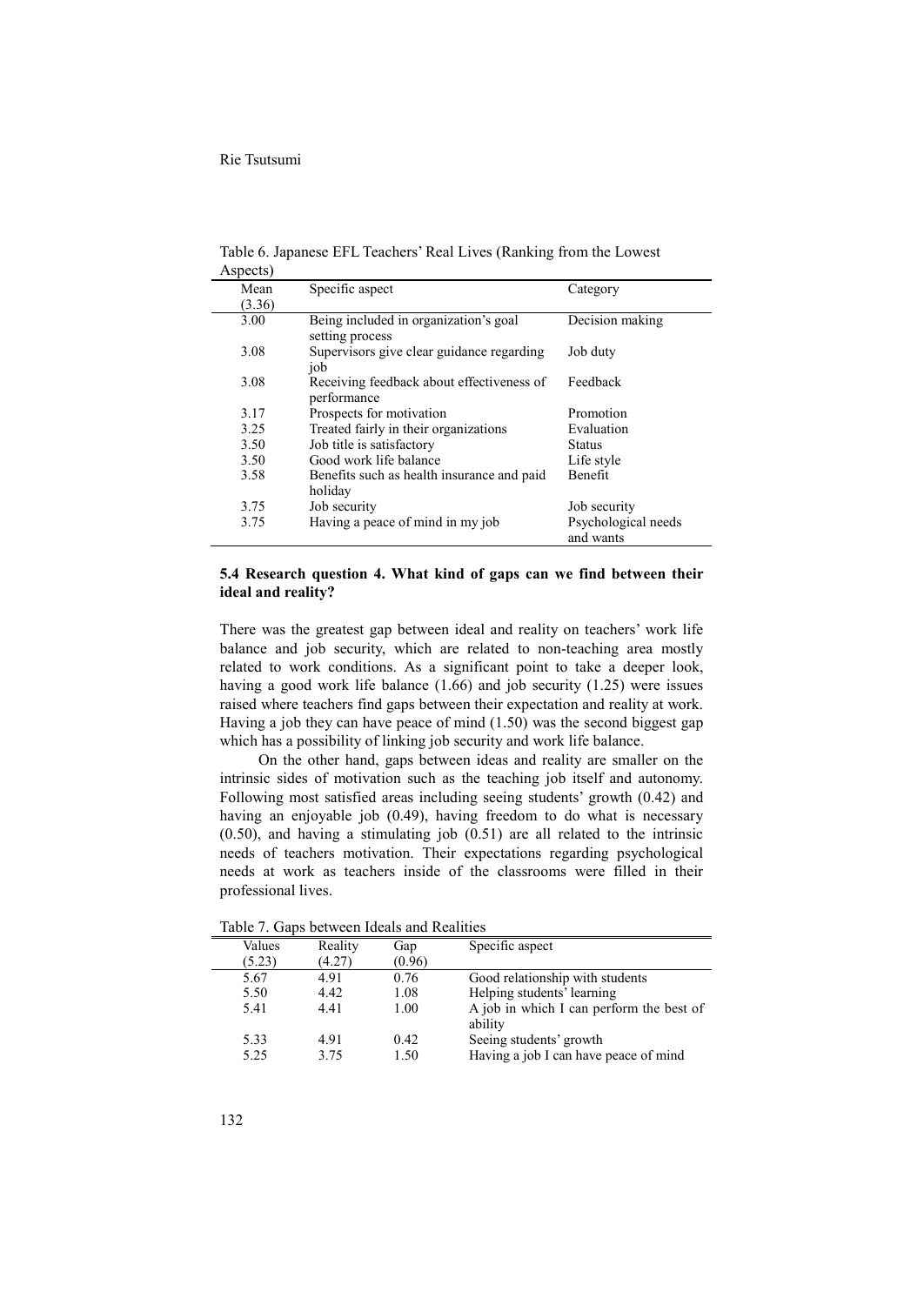### Exploring Japanese University EFL Teacher Motivation

| 5.18 | 4.67 | 0.51 | Having a stimulating job                |
|------|------|------|-----------------------------------------|
| 5.16 | 4.67 | 0.49 | Having an enjoyable job                 |
| 5.16 | 3.50 | 1.66 | Having a good work life balance         |
| 5.08 | 4.58 | 0.50 | Having freedom to do what is necessary  |
| 5.00 | 4.41 | 0.59 | good relationship<br>Having a<br>with   |
|      |      |      | colleagues                              |
| 5.00 | 3.75 | 1.25 | Job security                            |
| 5.00 | 3.25 | 1.75 | Being treated fairly in my organization |

## **5.5 Research question 5. What are the major factors to motivate Japanese EFL teachers through their career?**

At the end of the questionnaires, each participant was asked to write down specific factors to motivate themselves. Analyzing direct comments from each participant, it seems that teachers tend to seek autonomy including freedom in curriculum setting on teaching. Also, students have significant influence on teachers' motivation. Various comments regarding students including motivated students, honest students, quality of students, seeing students' growth give them positive influence at work.

| Participants                                | Direct comments               |
|---------------------------------------------|-------------------------------|
| Female, 40's, part time lecturer, private,  | Freedom in curriculum setting |
| Kanto                                       | Advanced level of students    |
|                                             | Motivated students            |
|                                             | Networking with colleagues    |
| Female, 50's, part time lecturer, private,  | Location of school            |
| Kanto                                       | Quality of students           |
| Female, 50's associate professor, private,  | A lot of freedom to teach     |
| Kanto                                       | Good location of school       |
|                                             | Motivated students            |
| Male, 40's associate professor, private,    | Seeing students' growth       |
| Kanto                                       |                               |
| Male, 40's, full time lecture, prefectural, | Students are mostly honest.   |
| other                                       |                               |
| Male, 40's, associate professor, private,   | Relationship with students    |
| Kansai                                      |                               |

Table 8. Positive Influence on EFL Teacher Motivation

On the other hand, the following are factors which give negative influence on teacher motivation at work. As a positive influence, most of the teachers mentioned student-related aspects in teaching. However, as negative influences, various types of comments were written on the open-ended question part. Lack of autonomy and freedom can be a negative factor to affect teachers' motivation. One teacher commented on when the students' English levels are very low, it can affect his motivation as a teacher. However, only one teacher had an opposite idea by commenting that his supervisor does not give clear guidance. As a significant point to mention, hiring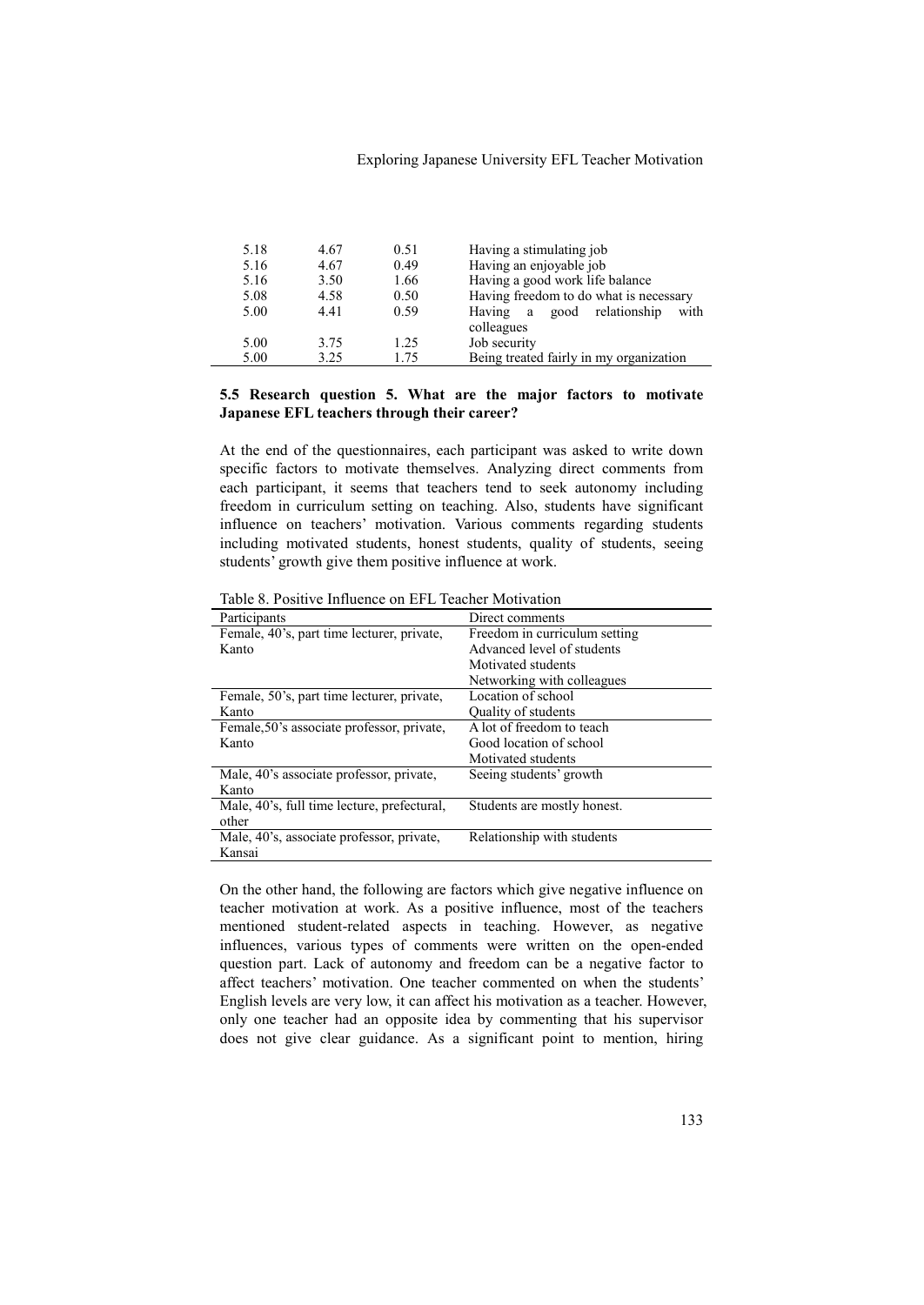conditions also affect their motivation. One female full time contract lecturer at a private university in the Kanto area gave job security as a negative influence. Another female full time associate professor in Kato area commented her ambiguous position can be a negative factor on her motivation.

| Participants                               | Direct comments                           |
|--------------------------------------------|-------------------------------------------|
| Female, 40's, full time contract lecturer, | Job security                              |
| private, Kanto                             |                                           |
| Female, 40's, associate professor,         | Ambiguous position                        |
| private, Kanto                             |                                           |
| Female, 50's, associate professor,         | Lack of freedom on teaching materials and |
| private, Kanto                             | methods                                   |
| Male, 40's, associate professor, private,  | Students' English levels are very low.    |
| Kanto                                      |                                           |
| Male, 40's, full time lecturer,            | Supervisor does not give clear guidance.  |
| prefectural, other                         |                                           |

Table 9. Negative Influence on EFL Teacher Motivation

### **6 Conclusion**

This study focused on exploring what teachers seek in their profession as values and analyzed the data on socio-psychological perspectives. In summary, although motivation is personal and an invisible aspect of human psychological mental processes, through this quantitative pilot study, the researcher was able to capture the overall picture on teachers' motivation, values, and real lives. Since there was little research on this particular topic, university EFL teachers motivation in a Japanese context, this study gives clear ideas of what teachers want and need and how their lives are progressing. Through this qualitative pilot study, the researchers were able to capture the overall picture of Japanese EFL teacher motivation and details of teachers' motivation from the direct comments on two open-ended questions helped to give us a clear picture of what they are facing in their career.

While there are considerable personal differences on their values and working situation, several tendencies regarding teacher motivation were found in this study. The results show Japanese university EFL teachers tend to seek intrinsic needs and wants such as autonomy, self-growth, and seeing students' growth through daily interaction in English classes. It shows that inner psychological aspects of motivation can be a powerful source of motivation. At the same time, they seek job security most among many extrinsic factors suggested in the questionnaires. It implies that working conditions, especially hiring conditions regarding the contract, such as whether they are hired as part time or full time, tenured or contract, dynamically affect teachers' motivation when seeing their career as a lifelong career in their profession. As a point worthy of especial mention, the biggest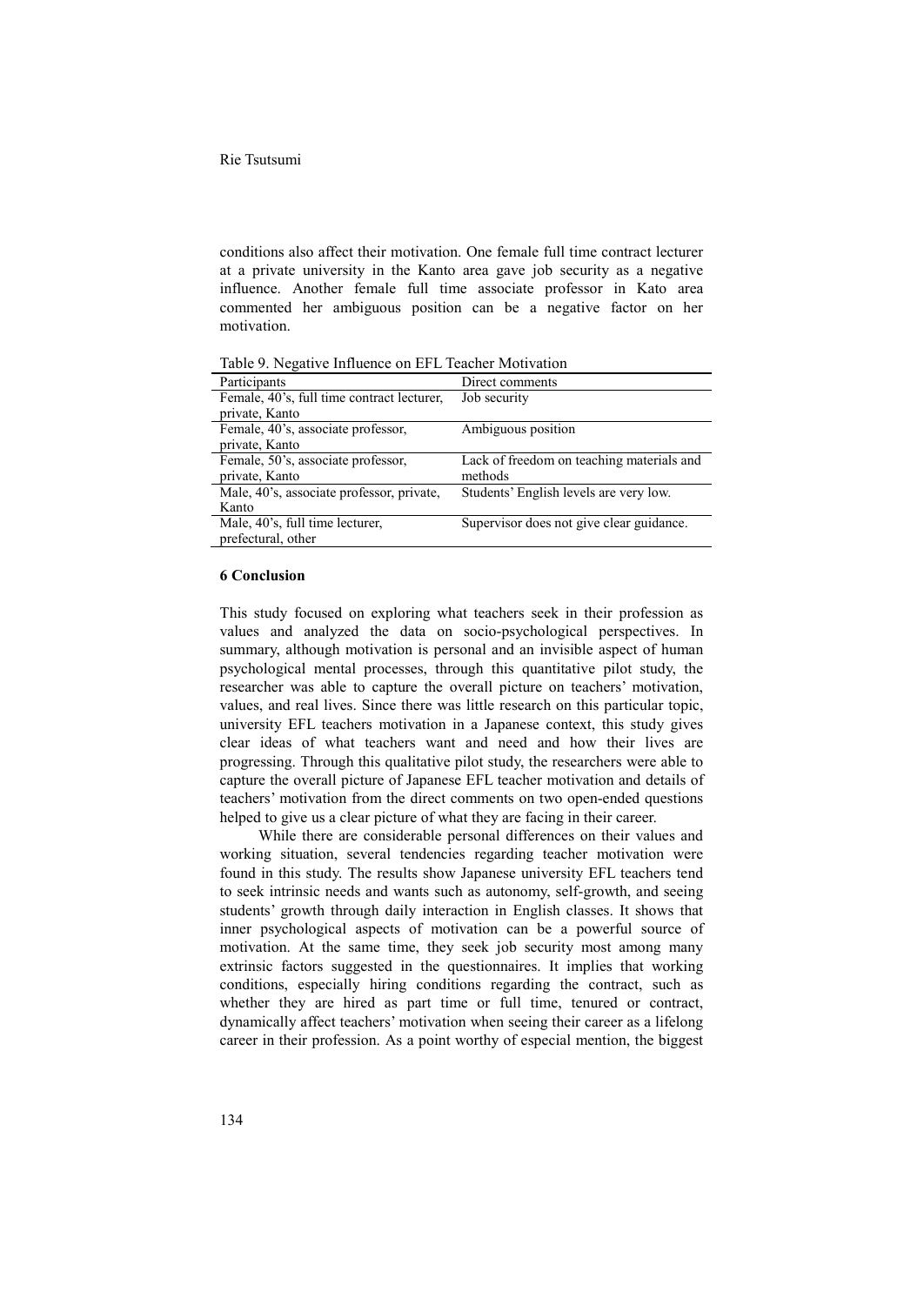gaps between teachers' expectations and reality was concerning their work life balance, which concerns their personal life and career, while their intrinsic aspects of needs reached their expectations more closely.

Furthermore, this pilot study made it possible to identify which questions should be reduced including ambiguous wording or difficult wording in order to increase the response rate for the main study. Since it was a pilot study to conduct the main study, direct responses including oral and written comments on the questionnaires from the participants helped researchers to narrow down the question. The pilot study made it possible to capture the overview of the whole process of this questionnaire study

In order to conduct further research, the researcher hopes to utilize these findings in her mixed methods study with questionnaires with larger samples and semi-conducted interviews to the participants. Also, based on the findings on this study, the researcher hopes to explore university English teachers' effective motivation management strategies. There are various potentials on this particular area of the study, teacher motivation. The researcher hopes that this study can provide insight in the teacher education field by suggesting specific factors that motivate and demotivate English teachers. The researcher hopes to conduct further longitudinal study on teacher motivation since motivation is a psychological/mental process that is not stable and shifts over time throughout one's life-long career and, therefore, taking a deeper look at the teachers' transformation and growth as teachers in a long-term view in the TESOL profession might be able to give various hints on teachers' education.

### **References**

- Alexander, P.A. (2008). Charting the course for the teaching profession: The energizing and sustaining role of motivational forces. *Learning and Instruction, 18*, 483-491.
- Csikszentmihalyi, M. (1997). Intrinsic motivation and effective teaching: A flow analysis. In J. L. Bess (Ed.), *Teaching well and liking it: Motivating faculty to teach effectively* (pp. 72-89). Baltimore, MA: John Hopkins University Press.
- Day, C. (2004). *A passion for teaching.* London: Routledge Falmer.
- Deci, E. L., & Ryan, R. M. (1985). *Intrinsic motivation and self determination in human behavior*. New York: Plenum.
- Dinham, S., & Scott, C. (2000). Moving into the third, outer domain of teacher satisfaction. *Journal of Educational Administration 38*, 379-396.
- Dörnyei, Z., & Ushioda, E. (2011). *Teaching and researching motivation* (2nd ed.). London: Longman.
- Ehrman, M. E., & Dornyei, Z. (1998). *Interpersonal dynamic in second*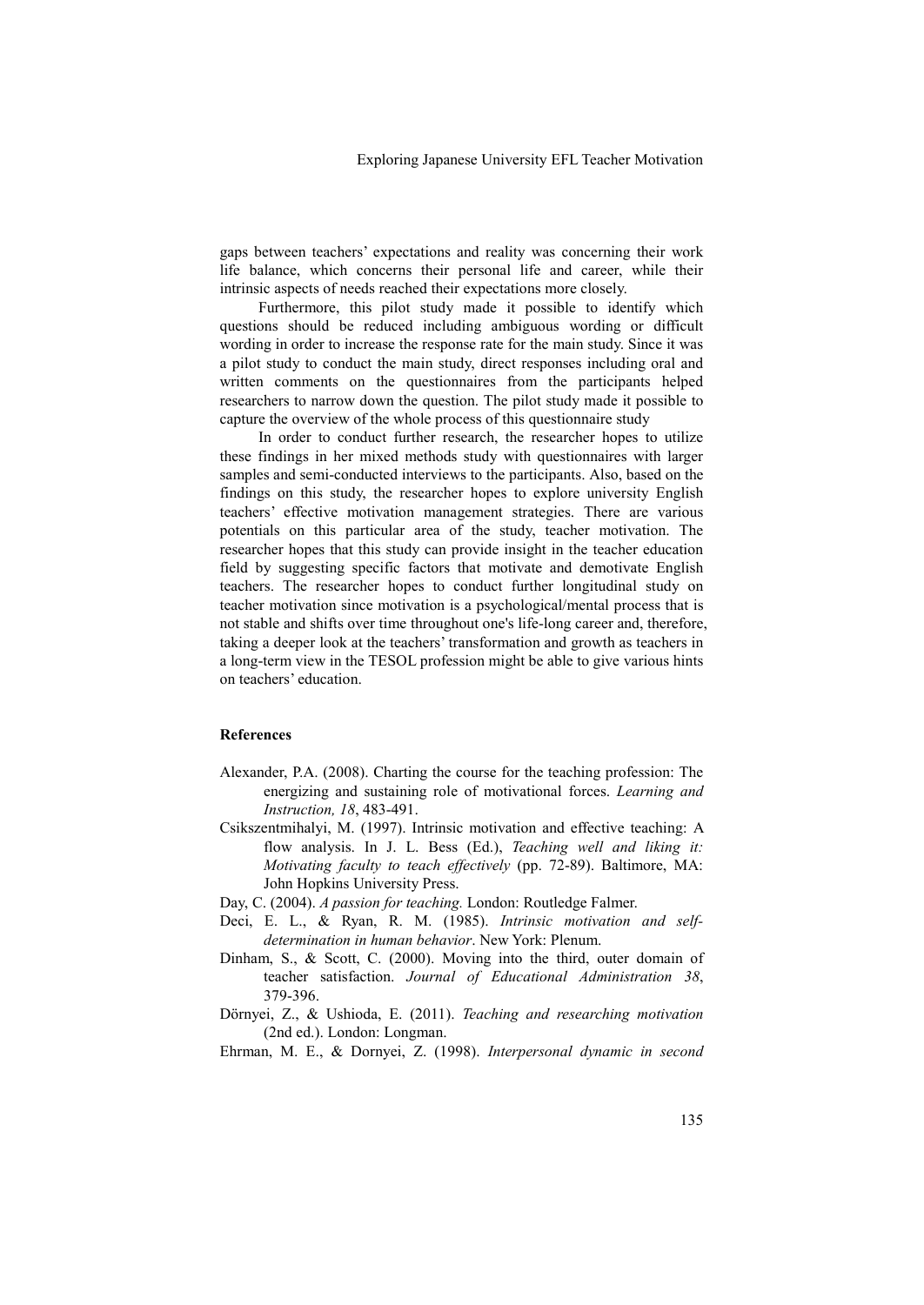*language education: The visible and invisible classroom.* Thousand Oaks, CA: Sage.

- Evans, L. (1998). Getting the best out of teachers: Morale, motivation and job satisfaction in the primary school. *Education*, *26* (1), 26-30.
- Fattash, M. M. (2013). Demotivating factors of university ESL teachers. *International Journal of Humanities and Social Science, 19,* 125-132.
- Fives, H., & Alexander, P. A. (2004). How schools shape teacher efficacy and commitment: Another piece in the achievement puzzle. In D. M. McInerney & S. Van Etten (Eds.), *Big theories revisited. Volume 4 in: Research on Sociocultural Influences on Motivation and Learning.*  Greenwich, CT: Information Age Publishing. Hackman, J. R. (1991). Work design. In R. M. Steers & L. W. Porter (Eds.),
- *Motivation and work behavior.* New York: McGraw-Hill. Herzberg, F. (1996). *Work and the nature of man.* Cleveland: World
- Publishing.
- Kassabgy, O., Boraie, D., & Schmidt, R. (2001). Values, rewards, and job satisfaction in ESL/EFL. In Z. Dornyei & R. Schmidt (Eds.), *Motivation and second language acquisition* (Technical Report #23, pp. 213-237). Honolulu: University of Hawaii, Second Language Teaching and Curriculum Center.
- Kieschke, U., & Schaarschmidt, U. (2008). Professional commitment and health among teachers in Germany: A typological approach. *Learning and Instruction, 18*, 429-437.
- Kiziltepe, Z. (2008). Motivation and demotivation of university teachers. *Teachers and Teaching: Theory and Practice, 14*, 515-530.
- Martin, A. J. (2006). The relationship between teachers' perceptions of student motivation and engagement and teachers' enjoyment of and confidence in teaching. *Asia Pacific Journal of Education, 34*, 73-93.
- Menzies, I. L. (1959). The functioning of social systems as a defense against anxiety: A report on a study of the nursing service of a general hospital. *Human Relations, 13*, 95-121.
- Patrick, B. C., Hisley, J., & Kempler, T. (2002). What's everybody so excited about?: The effects of teacher enthusiasm on student intrinsic motivation and vitality. *Journal of Experimental Education, 68*(3), 217-236.
- Pelletier, L. G., Seguin-Levesque, C., & Legault, L. (2002). Pressure from above and pressure from below as determinants of teachers' motivation and teaching behaviors. *Journal of Education Psychology*, *94*, 186-196.
- Pennington, M. C. (1995). *Work satisfaction, motivation, and commitment in teaching English as a second language.* ERIC Document ED 404850.
- Porter, L. W., Bigley, G., & Steers, R. M. (2003). *Motivation and work behavior.* New York: McGraw-Hill.
- Richardson, P., & Watt, H. (2006). Who chooses teaching and why? Profiling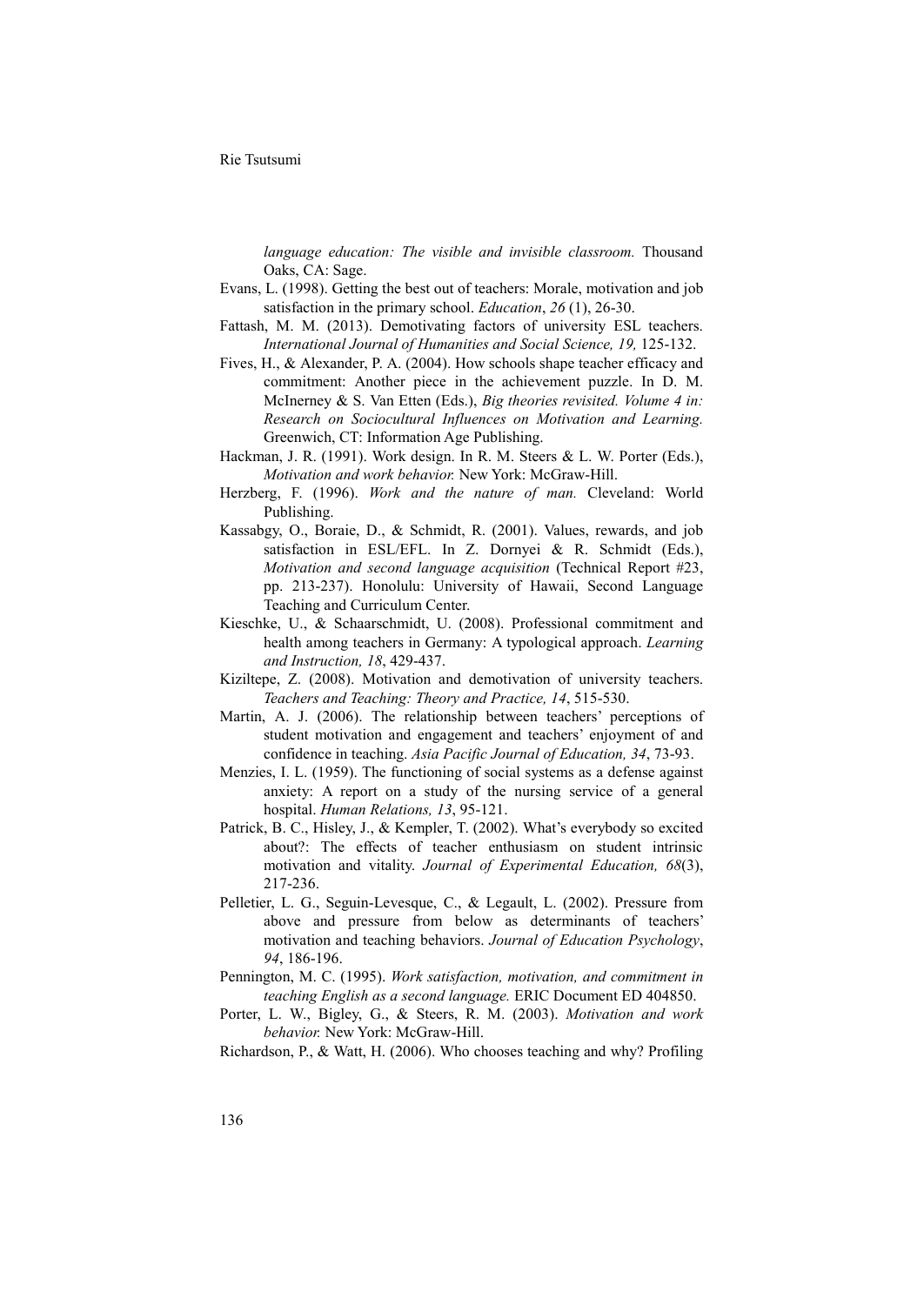characteristics and motivation across three Australian universities. *Asia-Pacific Journal of Education*, *34* (1), 27-56.

- Roth, G., Assor, A., Kanat-Maymon, Y., & Kaplan, H. (2007). Autonomous motivation for teaching: How self-determined teaching may lead to self-determined learning. *Journal of Educational Psychology, <sup>99</sup>*, 761-774. Skaalvik, E. M., & Skaalvik, S. (2009). Does school context matter?
- Relations with teacher burnout and job satisfaction. *Teaching and Teacher Education, 25*, 518-524.
- Walker, C. J., & Symons, C. (1997). The meaning of human motivation. In J. L. Bess (Ed.), *Teaching well and liking it: Motivating faculty to teach effectively* (pp. 3-18). Baltimore, MA: John Hopkins University Press. Wild, T. C., Enzel, M. E., & Hawkins, W. L. (1992). Effects of perceived
- extrinsic versus intrinsic teacher motivation on student reactions to skill acquisition. *Personality and Social Psychology Bulletin, 19*, 245-251.
- Zhang, Q., & Sapp, D. A. (2008). A burning issue in teaching: The impact of teacher burnout and nonverbal immediacy on student motivation and affective learning. *Journal of Communication Studies, 1*(2), 152-168.

Rie Tsutsumi Graduate School of Education Hiroshima University 1-3-2 Kagamiyama Higashi-Hiroshima 739-8511 Japan Tel: 082-422-7111 E-mail: rie2231224@gmail.com

Received: March 31, 2014 Revised: July 14, 2014 Accepted: July 20, 2014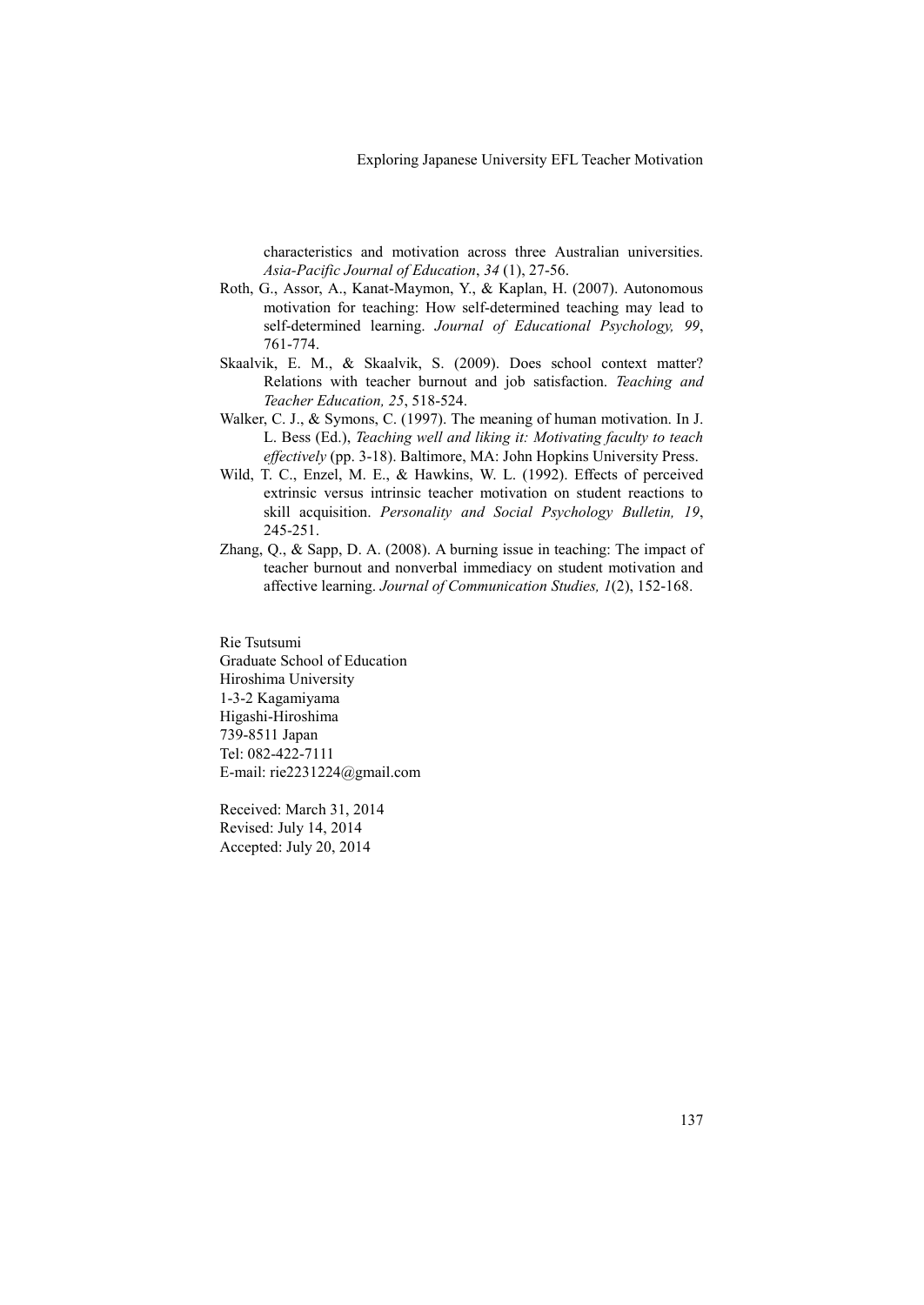# **Appendix Questionnaires for University EFL Teachers' Motivation Research**

The purpose of this survey is to identify the factors that influence, motivate, and empower English language teachers at four-year universities in Japan. Also this questionnaire concerns both job satisfaction and career satisfaction. Participation is entirely voluntary. Data from the questionnaires that follow will be completely anonymous.

I would like to ask you to answer these questions if you are currently teaching at a four year university in Japan. I would greatly appreciate if you could share your views on teaching English and experiences which are directly related to your career as a university English teacher. The result of this survey will be used only for research purposes, so please give your answers honestly and sincerely. The contents of this form are absolutely confidential.

I greatly appreciate your contribution. If you are interested in finding out the results of this survey, please send an email message to Rie Tsutsumi at rie2231224@gmail.com. I would be happy to share the results of this study with you. Thank you very much for your cooperation.

Rie Tsutsumi Hiroshima University Graduate School of Education

## **Section One Teachers' Values**

In this section, I would like to ask you questions regarding your values as a university EFL teacher. This section consists of 40 statements each followed by a six point scale on which you are requested to indicate the extent of importance that each statement has for you. Please circle each of the following according to how important this aspect of work is to you personally. If you work for more than one organization or program please focus on the one where you teach the most. The numbers on the scale correspond to the following:

| Not<br>important<br>at all | Unimportant | Slightly<br>unimportant | Slightly<br>important | Important | Verv<br>important |
|----------------------------|-------------|-------------------------|-----------------------|-----------|-------------------|
|                            |             |                         |                       |           |                   |

| No. | <b>Ouestions</b>              | Scales |  |  |  |
|-----|-------------------------------|--------|--|--|--|
|     | Earning a good salary         |        |  |  |  |
|     | Having flexible working hours |        |  |  |  |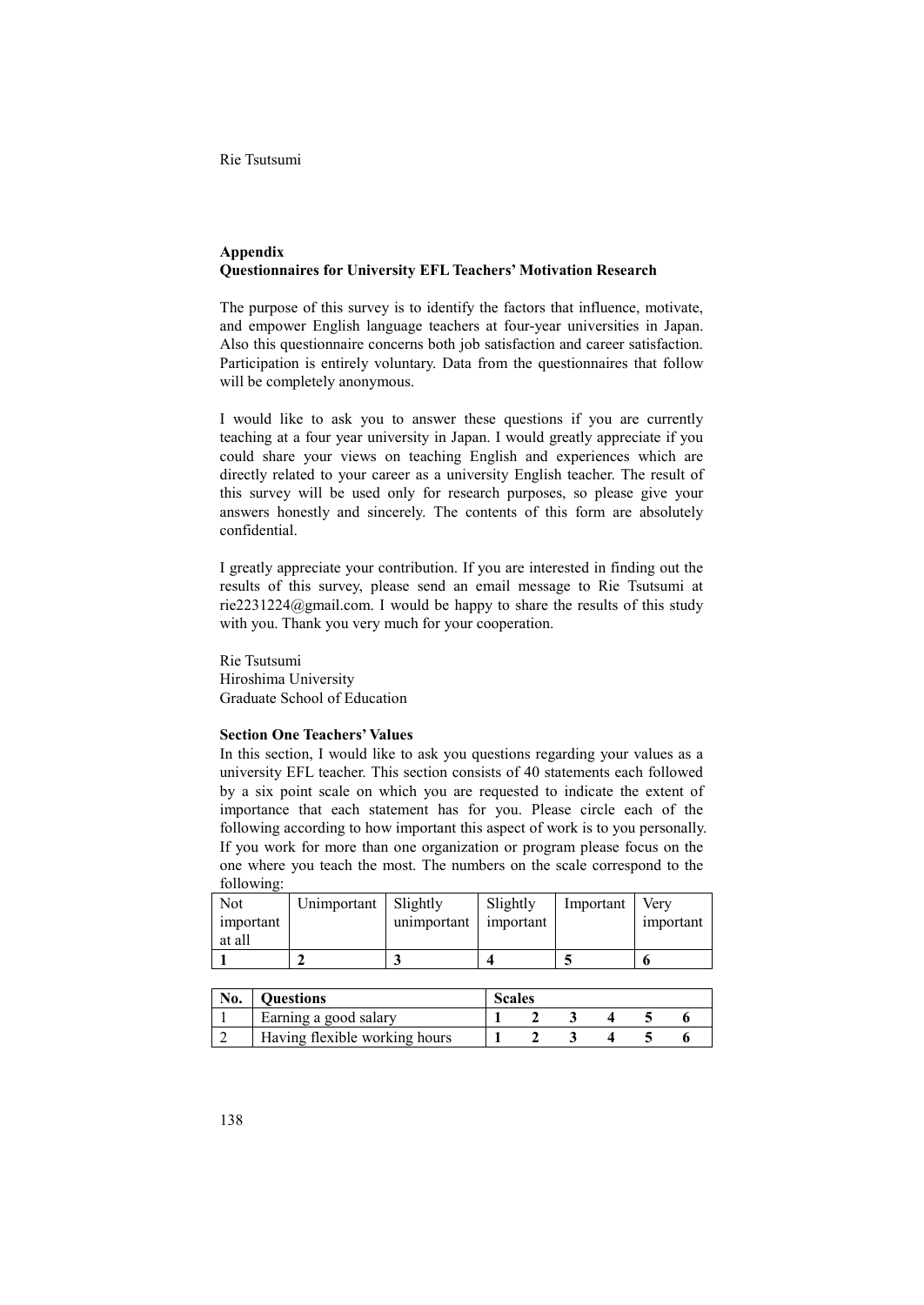| $\mathfrak{Z}$ | Job security                                | 1            | 2                | 3                       | 4                       | 5 | 6 |
|----------------|---------------------------------------------|--------------|------------------|-------------------------|-------------------------|---|---|
| $\overline{4}$ | Fringe benefits such as health              | 1            | $\mathbf{2}$     | 3                       | 4                       | 5 | 6 |
|                | insurance and paid holiday                  |              |                  |                         |                         |   |   |
| 5              | Having clear rules and procedures           | $\mathbf{1}$ | $\overline{2}$   | 3                       | 4                       | 5 | 6 |
|                | about your work                             |              |                  |                         |                         |   |   |
| 6              | Having a manageable work load               | $\mathbf{1}$ | $\boldsymbol{2}$ | $\mathbf{3}$            | 4                       | 5 | 6 |
| 7              | Being treated fairly in<br>my               | $\mathbf{1}$ | $\overline{2}$   | $\overline{\mathbf{3}}$ | 4                       | 5 | 6 |
|                | organization                                |              |                  |                         |                         |   |   |
| 8              | Having a supervisor who gives               | $\mathbf{1}$ | $\overline{2}$   | 3                       | $\overline{\mathbf{4}}$ | 5 | 6 |
|                | clear guidance of what you are              |              |                  |                         |                         |   |   |
|                | supposed to do                              |              |                  |                         |                         |   |   |
| 9              | Having sufficient variety in tasks/         | $\mathbf{1}$ | $\overline{2}$   | $\overline{\mathbf{3}}$ | $\overline{\mathbf{4}}$ | 5 | 6 |
|                | type of activity                            |              |                  |                         |                         |   |   |
| 10             | reputable<br>Working<br>for<br>$\mathbf{a}$ | $\mathbf{1}$ | $\boldsymbol{2}$ | 3                       | $\overline{\mathbf{4}}$ | 5 | 6 |
|                | educational organization                    |              |                  |                         |                         |   |   |
| 11             | Having a prestigious profession             | $\mathbf{1}$ | 2                | 3                       | 4                       | 5 | 6 |
| 12             | Having a prestigious job title              | $\mathbf{1}$ | $\boldsymbol{2}$ | 3                       | 4                       | 5 | 6 |
| 13             | Having the freedom to do what is            | $\mathbf{1}$ | $\boldsymbol{2}$ | $\overline{\mathbf{3}}$ | $\overline{\mathbf{4}}$ | 5 | 6 |
|                | necessary in my teaching to do a            |              |                  |                         |                         |   |   |
|                | good job                                    |              |                  |                         |                         |   |   |
| 14             | Being allowed to deal creatively            | $\mathbf{1}$ | $\boldsymbol{2}$ | 3                       | $\overline{\mathbf{4}}$ | 5 | 6 |
|                | with students' problems                     |              |                  |                         |                         |   |   |
| 15             | Being included in the goal setting          | 1            | $\mathbf{2}$     | 3                       | 4                       | 5 | 6 |
|                | process                                     |              |                  |                         |                         |   |   |
| 16             | Being able to introduce changes             | $\mathbf{1}$ | $\boldsymbol{2}$ | $\overline{\mathbf{3}}$ | $\overline{\mathbf{4}}$ | 5 | 6 |
|                | without going through a lot of red          |              |                  |                         |                         |   |   |
|                | tape                                        |              |                  |                         |                         |   |   |
| 17             | Having a job which I can perform            | $\mathbf{1}$ | $\overline{2}$   | $\mathbf{3}$            | $\overline{\mathbf{4}}$ | 5 | 6 |
|                | to the best of my ability                   |              |                  |                         |                         |   |   |
| 18             | Being promoted to<br>$\mathbf{a}$<br>senior | $\mathbf{1}$ | $\overline{2}$   | $\mathbf{3}$            | $\overline{\mathbf{4}}$ | 5 | 6 |
|                | supervisory job at some point in            |              |                  |                         |                         |   |   |
|                | my career                                   |              |                  |                         |                         |   |   |
| 19             | Having a job which I can learn              | $\mathbf{1}$ | $\mathbf{2}$     | $\overline{\mathbf{3}}$ | 4                       | 5 | 6 |
|                | and develop my abilities to my              |              |                  |                         |                         |   |   |
|                | full potential                              |              |                  |                         |                         |   |   |
| 20             | Teaching smaller classes                    | 1            | 2                | 3                       | 4                       | 5 | 6 |
| 21             | Teaching advanced students                  | $\mathbf{1}$ | $\overline{2}$   | 3                       | $\overline{\mathbf{4}}$ | 5 | 6 |
| 22             | Teaching motivated students                 | $\mathbf{1}$ | $\mathbf{2}$     | 3                       | $\overline{\mathbf{4}}$ | 5 | 6 |
| 23             | Seeing students' growth                     | $\mathbf{1}$ | $\overline{2}$   | $\overline{\mathbf{3}}$ | $\overline{\mathbf{4}}$ | 5 | 6 |
| 24             | Having<br>autonomy to<br>choose             | $\mathbf{1}$ | $\overline{2}$   | $\overline{\mathbf{3}}$ | $\overline{\mathbf{4}}$ | 5 | 6 |
|                | materials to teach in classrooms            |              |                  |                         |                         |   |   |
| 25             | Using classrooms with resources             | $\mathbf{1}$ | $\boldsymbol{2}$ | $\overline{\mathbf{3}}$ | 4                       | 5 | 6 |
|                | such as PowerPoint and DVD                  |              |                  |                         |                         |   |   |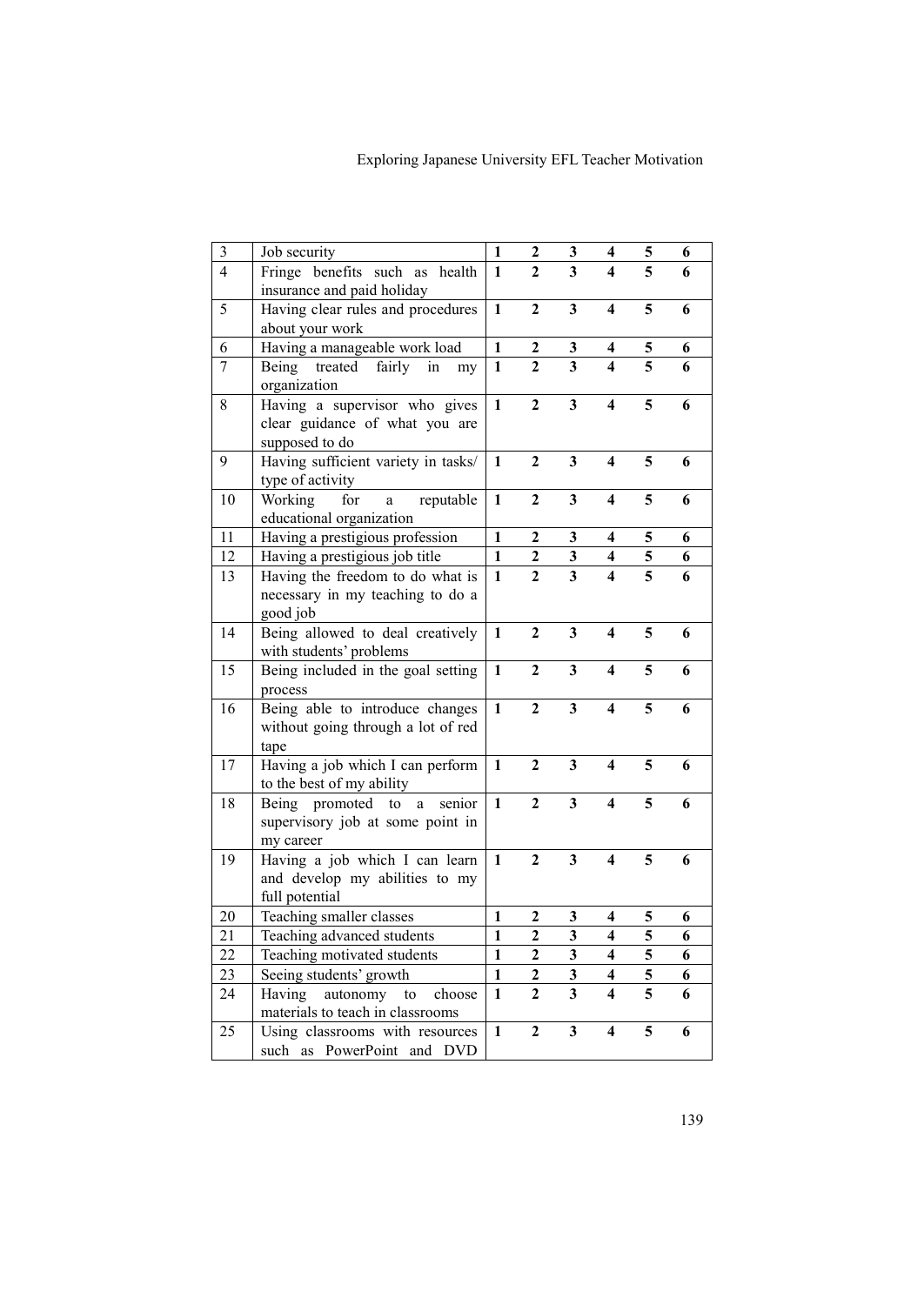|    | players                                                                           |              |                |                         |                         |                         |   |
|----|-----------------------------------------------------------------------------------|--------------|----------------|-------------------------|-------------------------|-------------------------|---|
| 26 | Working at a school where is<br>located near your house                           | $\mathbf{1}$ | $\overline{2}$ | 3                       | 4                       | 5                       | 6 |
| 27 | Having contact with professionals<br>in the field of English language<br>teaching | $\mathbf{1}$ | $\mathbf{2}$   | 3                       | 4                       | 5                       | 6 |
| 28 | feedback<br>about<br>the<br>Frequent<br>effectiveness of my performance           | $\mathbf{1}$ | $\overline{2}$ | $\overline{\mathbf{3}}$ | $\overline{\mathbf{4}}$ | 5                       | 6 |
| 29 | Being able to work independently<br>and use my own initiative                     | $\mathbf{1}$ | $\overline{2}$ | 3                       | $\overline{\mathbf{4}}$ | 5                       | 6 |
| 30 | Being evaluated positively by my<br>students                                      | $\mathbf{1}$ | $\mathbf{2}$   | $\overline{\mathbf{3}}$ | $\overline{\mathbf{4}}$ | 5                       | 6 |
| 31 | Being evaluated positively by my<br>supervisors                                   | $\mathbf{1}$ | $\mathbf{2}$   | 3                       | $\overline{\mathbf{4}}$ | 5                       | 6 |
| 32 | Being recognized for my teaching<br>accomplishments                               | $\mathbf{1}$ | $\overline{2}$ | 3                       | $\overline{\mathbf{4}}$ | 5                       | 6 |
| 33 | Helping my students to learn<br>English                                           | $\mathbf{1}$ | $\mathbf{2}$   | $\overline{\mathbf{3}}$ | $\overline{\mathbf{4}}$ | 5                       | 6 |
| 34 | Having a good relationship with<br>colleagues                                     | $\mathbf{1}$ | $\mathbf{2}$   | 3                       | $\overline{\mathbf{4}}$ | 5                       | 6 |
| 35 | Having a good relationship with<br>my students                                    | $\mathbf{1}$ | $\mathbf{2}$   | 3                       | $\overline{\mathbf{4}}$ | 5                       | 6 |
| 36 | Working with other teachers as a<br>team                                          | $\mathbf{1}$ | $\overline{2}$ | 3                       | $\overline{\mathbf{4}}$ | 5                       | 6 |
| 37 | Having an enjoyable job                                                           | $\mathbf{1}$ | $\mathbf{2}$   | 3                       | 4                       | 5                       | 6 |
| 38 | Having a stimulating job                                                          | $\mathbf{1}$ | $\mathbf{2}$   | $\mathbf{3}$            | 4                       | 5                       | 6 |
| 39 | Having a job in which I am<br>relaxed and have peace of mind                      | $\mathbf{1}$ | $\overline{2}$ | $\overline{3}$          | $\overline{\mathbf{4}}$ | $\overline{\mathbf{5}}$ | 6 |
| 40 | Having a good work life balance                                                   | $\mathbf{1}$ | $\mathbf{2}$   | 3                       | $\overline{\mathbf{4}}$ | 5                       | 6 |

## **Section Two Teachers' Real Teaching Lives**

In this section, I would like to ask you questions regarding your real teaching lives as a university EFL teacher. This section consists of 46 statements specifically related to the organization or program in which you currently work. Please read the following statements and circle each in relation to your current job. The numbers on the scale correspond to the following:

| Strongly | Disagree | Slightly | Slightly | Agree | Strongly |
|----------|----------|----------|----------|-------|----------|
| disagree |          | disagree | agree    |       | agree    |
|          |          |          |          |       |          |

| No. | <b>Ouestions</b>               | Scales |  |  |  |
|-----|--------------------------------|--------|--|--|--|
|     | I have a good salary.          |        |  |  |  |
|     | I have flexible working hours. |        |  |  |  |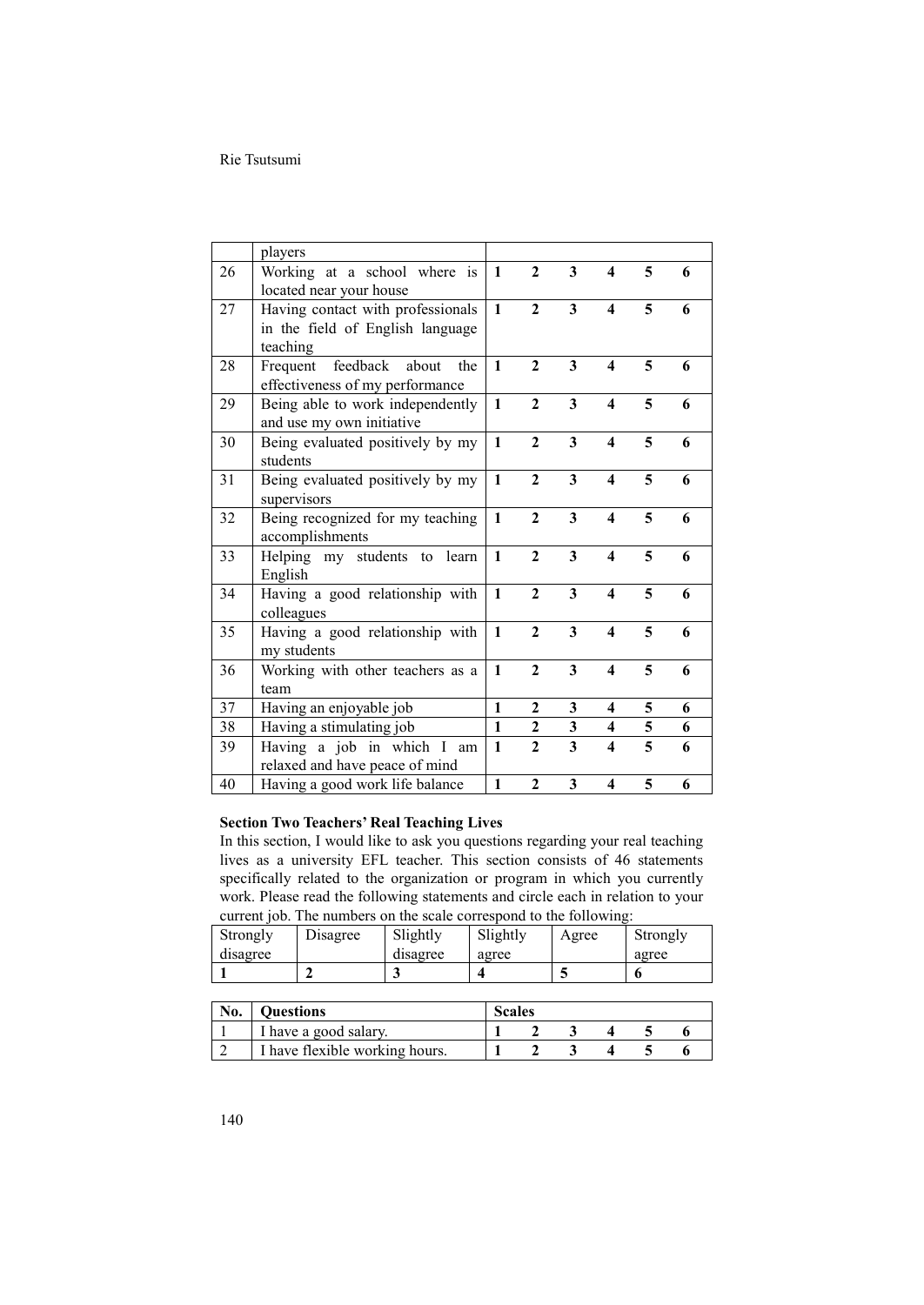| $\mathfrak{Z}$ | I have good job security.             | $\mathbf{1}$ | 2                | 3                            | 4                            | 5 | 6 |
|----------------|---------------------------------------|--------------|------------------|------------------------------|------------------------------|---|---|
| $\overline{4}$ | I have good fringe benefits such as   | $\mathbf{1}$ | $\mathbf{2}$     | 3                            | 4                            | 5 | 6 |
|                | health insurance and paid holiday.    |              |                  |                              |                              |   |   |
| 5              | There<br>clear<br>are<br>rules<br>and | 1            | $\mathbf{2}$     | 3                            | 4                            | 5 | 6 |
|                | procedures at work.                   |              |                  |                              |                              |   |   |
| 6              | I have a manageable work load.        | $\mathbf{1}$ | $\boldsymbol{2}$ | $\boldsymbol{3}$             | 4                            | 5 | 6 |
| $\tau$         | am fairly treated in<br>L<br>the      | $\mathbf{1}$ | $\overline{2}$   | $\overline{\mathbf{3}}$      | 4                            | 5 | 6 |
|                | organization.                         |              |                  |                              |                              |   |   |
| 8              | My supervisor is responsive to        | $\mathbf{1}$ | $\mathbf{2}$     | 3                            | 4                            | 5 | 6 |
|                | suggestions and grievances.           |              |                  |                              |                              |   |   |
| 9              | supervisor<br>clear<br>My<br>gives    | $\mathbf{1}$ | $\overline{2}$   | $\mathbf{3}$                 | 4                            | 5 | 6 |
|                | guidance regarding my job.            |              |                  |                              |                              |   |   |
| 10             | My job provides sufficient variety    | $\mathbf{1}$ | $\overline{2}$   | $\overline{\mathbf{3}}$      | 4                            | 5 | 6 |
|                | in task/ type of activity.            |              |                  |                              |                              |   |   |
| 11             | I work for reputable educational      | $\mathbf{1}$ | $\boldsymbol{2}$ | 3                            | $\overline{\mathbf{4}}$      | 5 | 6 |
|                |                                       |              |                  |                              |                              |   |   |
|                | organization.                         |              |                  | $\overline{\mathbf{3}}$      | $\overline{\mathbf{4}}$      | 5 |   |
| 12             | English teaching is a prestigious     | $\mathbf{1}$ | $\boldsymbol{2}$ |                              |                              |   | 6 |
|                | profession.                           |              |                  |                              |                              |   |   |
| 13             | My job title is satisfactory.         | $\mathbf{1}$ | $\boldsymbol{2}$ | 3<br>$\overline{\mathbf{3}}$ | 4<br>$\overline{\mathbf{4}}$ | 5 | 6 |
| 14             | I am allowed to have sufficient       | $\mathbf{1}$ | $\overline{2}$   |                              |                              | 5 | 6 |
|                | freedom to do what is necessary in    |              |                  |                              |                              |   |   |
|                | my teaching.                          |              |                  |                              |                              |   |   |
| 15             | Creativity is emphasized<br>and       | $\mathbf{1}$ | $\boldsymbol{2}$ | 3                            | $\overline{\mathbf{4}}$      | 5 | 6 |
|                | rewarded.                             |              |                  |                              |                              |   |   |
| 16             | I am included in my organization's    | $\mathbf{1}$ | $\boldsymbol{2}$ | 3                            | $\overline{\mathbf{4}}$      | 5 | 6 |
|                | goal setting process.                 |              |                  |                              |                              |   |   |
| 17             | I am able to introduce changes        | $\mathbf{1}$ | $\boldsymbol{2}$ | 3                            | $\overline{\mathbf{4}}$      | 5 | 6 |
|                | without going through a lot of red    |              |                  |                              |                              |   |   |
|                | tape.                                 |              |                  |                              |                              |   |   |
| 18             | I have a job in which I can           | $\mathbf{1}$ | $\boldsymbol{2}$ | 3                            | $\overline{\mathbf{4}}$      | 5 | 6 |
|                | perform to the best of my ability.    |              |                  |                              |                              |   |   |
| 19             | I have prospects for promotion.       | $\mathbf{1}$ | $\boldsymbol{2}$ | $\mathbf{3}$                 | $\overline{\mathbf{4}}$      | 5 | 6 |
| 20             | My job is challenging.                | $\mathbf{1}$ | $\boldsymbol{2}$ | 3                            | $\overline{\mathbf{4}}$      | 5 | 6 |
| 21             | My job provides scope to learn        | $\mathbf{1}$ | $\mathbf{2}$     | $\overline{\mathbf{3}}$      | $\overline{\mathbf{4}}$      | 5 | 6 |
|                | and develop my abilities to my        |              |                  |                              |                              |   |   |
|                | full potential.                       |              |                  |                              |                              |   |   |
| 22             | I teach smaller classes.              | $\mathbf{1}$ | $\mathbf{2}$     | 3                            | $\overline{\mathbf{4}}$      | 5 | 6 |
| 23             | I teach motivated students.           | $\mathbf{1}$ | 2                | 3                            | 4                            | 5 | 6 |
| 24             | I teach advanced level students.      | $\mathbf{1}$ | $\overline{2}$   | $\overline{\mathbf{3}}$      | $\overline{\mathbf{4}}$      | 5 | 6 |
| 25             | I see my students' growth.            | $\mathbf{1}$ | $\boldsymbol{2}$ | 3                            | $\overline{\mathbf{4}}$      | 5 | 6 |
| 26             | have<br>autonomy<br>choose<br>Ι<br>to | $\mathbf{1}$ | $\mathbf{2}$     | $\overline{\mathbf{3}}$      | $\overline{\mathbf{4}}$      | 5 | 6 |
|                | materials to teach in classrooms.     |              |                  |                              |                              |   |   |
|                |                                       | $\mathbf{1}$ | $\mathbf{2}$     | 3                            | $\overline{\mathbf{4}}$      | 5 | 6 |
| 27             | I am allowed to use classrooms        |              |                  |                              |                              |   |   |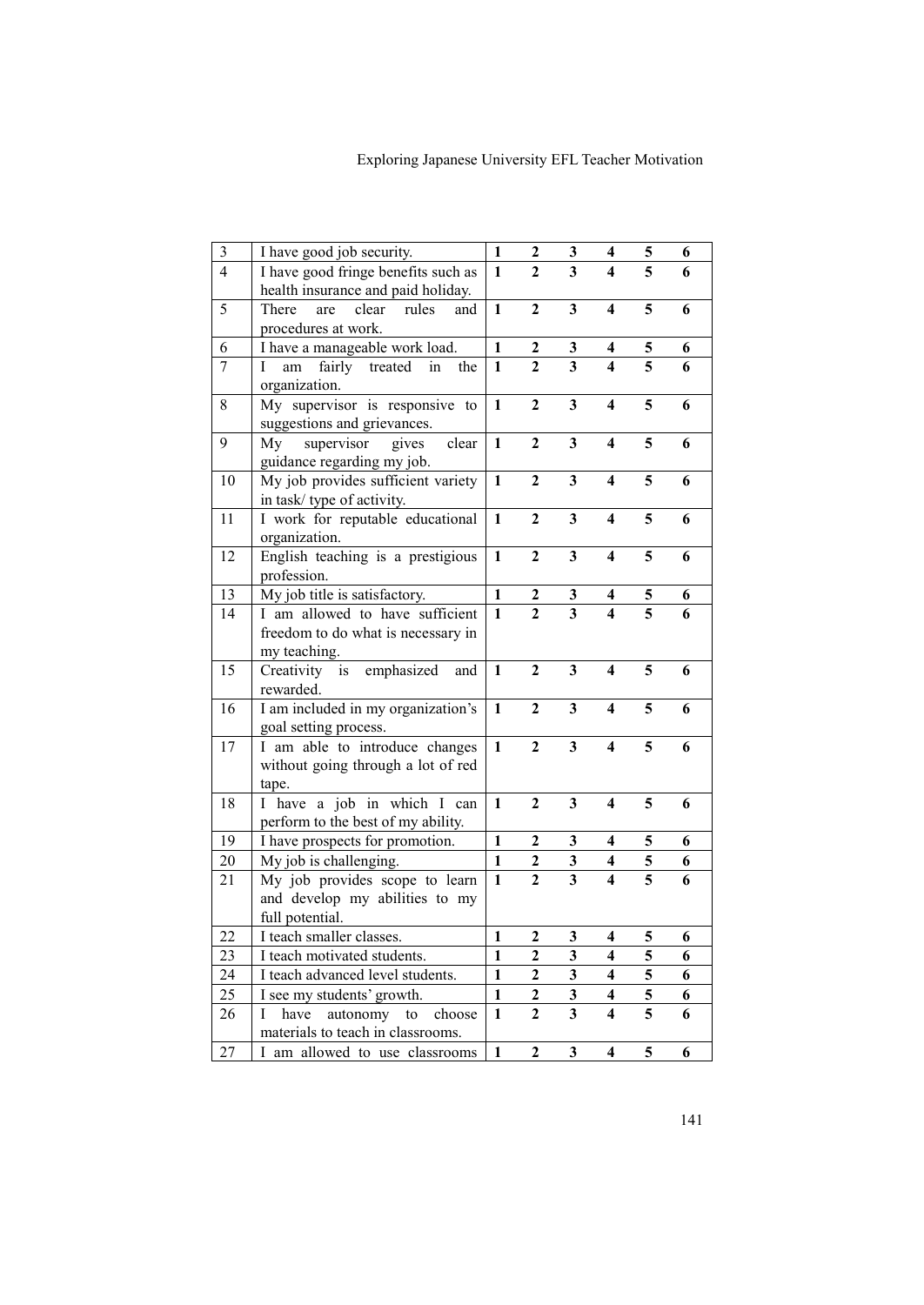|    | with resources e.g. PowerPoint $\&$                 |              |                         |                         |                         |                         |   |
|----|-----------------------------------------------------|--------------|-------------------------|-------------------------|-------------------------|-------------------------|---|
| 28 | DVD players.<br>I work at a school where is located | $\mathbf{1}$ | $\overline{2}$          | $\mathbf{3}$            | $\overline{\mathbf{4}}$ | 5                       |   |
|    | near your house.                                    |              |                         |                         |                         |                         | 6 |
| 29 | I have sufficient opportunities to                  | $\mathbf{1}$ | $\overline{2}$          | $\overline{\mathbf{3}}$ | $\overline{\mathbf{4}}$ | 5                       | 6 |
|    | contact with professionals.                         |              |                         |                         |                         |                         |   |
| 30 | I receive frequent feedback about                   | $\mathbf{1}$ | $\overline{2}$          | $\overline{\mathbf{3}}$ | 4                       | 5                       | 6 |
|    | effectiveness<br>the<br>of<br>my                    |              |                         |                         |                         |                         |   |
|    | performance.                                        |              |                         |                         |                         |                         |   |
| 31 | Independence and initiative<br>are                  | $\mathbf{1}$ | $\overline{2}$          | $\mathbf{3}$            | $\overline{\mathbf{4}}$ | 5                       | 6 |
|    | rewarded.                                           |              |                         |                         |                         |                         |   |
| 32 | My<br>evaluate<br>students<br>me                    | $\mathbf{1}$ | $\overline{2}$          | $\mathbf{3}$            | $\overline{\mathbf{4}}$ | 5                       | 6 |
|    | positively.                                         |              |                         |                         |                         |                         |   |
| 33 | supervisors evaluate<br>My<br>me                    | $\mathbf{1}$ | $\boldsymbol{2}$        | $\mathbf{3}$            | $\overline{\mathbf{4}}$ | 5                       | 6 |
|    | positively.                                         |              |                         |                         |                         |                         |   |
| 34 | accomplishments<br>Teaching<br>are                  | $\mathbf{1}$ | $\boldsymbol{2}$        | 3                       | $\overline{\mathbf{4}}$ | 5                       | 6 |
|    | recognized.                                         |              |                         |                         |                         |                         |   |
| 35 | I know that I am really helping my                  | $\mathbf{1}$ | $\overline{2}$          | 3                       | $\overline{\mathbf{4}}$ | 5                       | 6 |
|    | students to learn English.                          |              |                         |                         |                         |                         |   |
| 36 | I have a good relationship with my                  | $\mathbf{1}$ | $\overline{2}$          | $\overline{\mathbf{3}}$ | $\overline{\mathbf{4}}$ | 5                       | 6 |
|    | colleagues.                                         |              |                         |                         |                         |                         |   |
| 37 | I have a good relationship with my                  | $\mathbf{1}$ | $\overline{2}$          | $\overline{\mathbf{3}}$ | $\overline{\mathbf{4}}$ | 5                       | 6 |
|    | students.                                           |              |                         |                         |                         |                         |   |
| 38 | The emphasis is on team work.                       | 1            | 2                       | 3                       | 4                       | 5                       | 6 |
| 39 | My work is enjoyable.                               | 1            | $\boldsymbol{2}$        | $\mathbf{3}$            | $\overline{\mathbf{4}}$ | 5                       | 6 |
| 40 | My work is stimulating.                             | $\mathbf{1}$ | $\overline{\mathbf{c}}$ | $\mathbf{3}$            | 4                       | 5                       | 6 |
| 41 | I'm relaxed and have peace of                       | $\mathbf{1}$ | $\overline{2}$          | $\overline{\mathbf{3}}$ | $\overline{\mathbf{4}}$ | $\overline{\mathbf{5}}$ | 6 |
|    | mind in my job.                                     |              |                         |                         |                         |                         |   |
| 42 | I have a good work life balance.                    | $\mathbf{1}$ | $\boldsymbol{2}$        | $\mathbf{3}$            | 4                       | 5                       | 6 |
| 43 | I am satisfied with my profession                   | $\mathbf{1}$ | $\overline{2}$          | $\overline{\mathbf{3}}$ | $\overline{\mathbf{4}}$ | 5                       | 6 |
|    | as a teacher.                                       |              |                         |                         |                         |                         |   |
| 44 | I am truly satisfied with my                        | $\mathbf{1}$ | $\overline{2}$          | $\overline{\mathbf{3}}$ | $\overline{\mathbf{4}}$ | 5                       | 6 |
|    | present job.                                        |              |                         |                         |                         |                         |   |
| 45 | I will change my career if I have                   | $\mathbf{1}$ | $\overline{2}$          | $\overline{\mathbf{3}}$ | $\overline{\mathbf{4}}$ | 5                       | 6 |
|    | the opportunity to do so.                           |              |                         |                         |                         |                         |   |
| 46 | I will change my job if I have the                  | $\mathbf{1}$ | $\mathbf{2}$            | $\overline{\mathbf{3}}$ | $\overline{\mathbf{4}}$ | 5                       | 6 |
|    | opportunity to do so.                               |              |                         |                         |                         |                         |   |

### **Section Three: Open-ended questions**

1. Please think of the university (universities) where you work and list the major factors that have a positive influence on your job.

 $\overline{\phantom{a}}$  $\overline{a}$